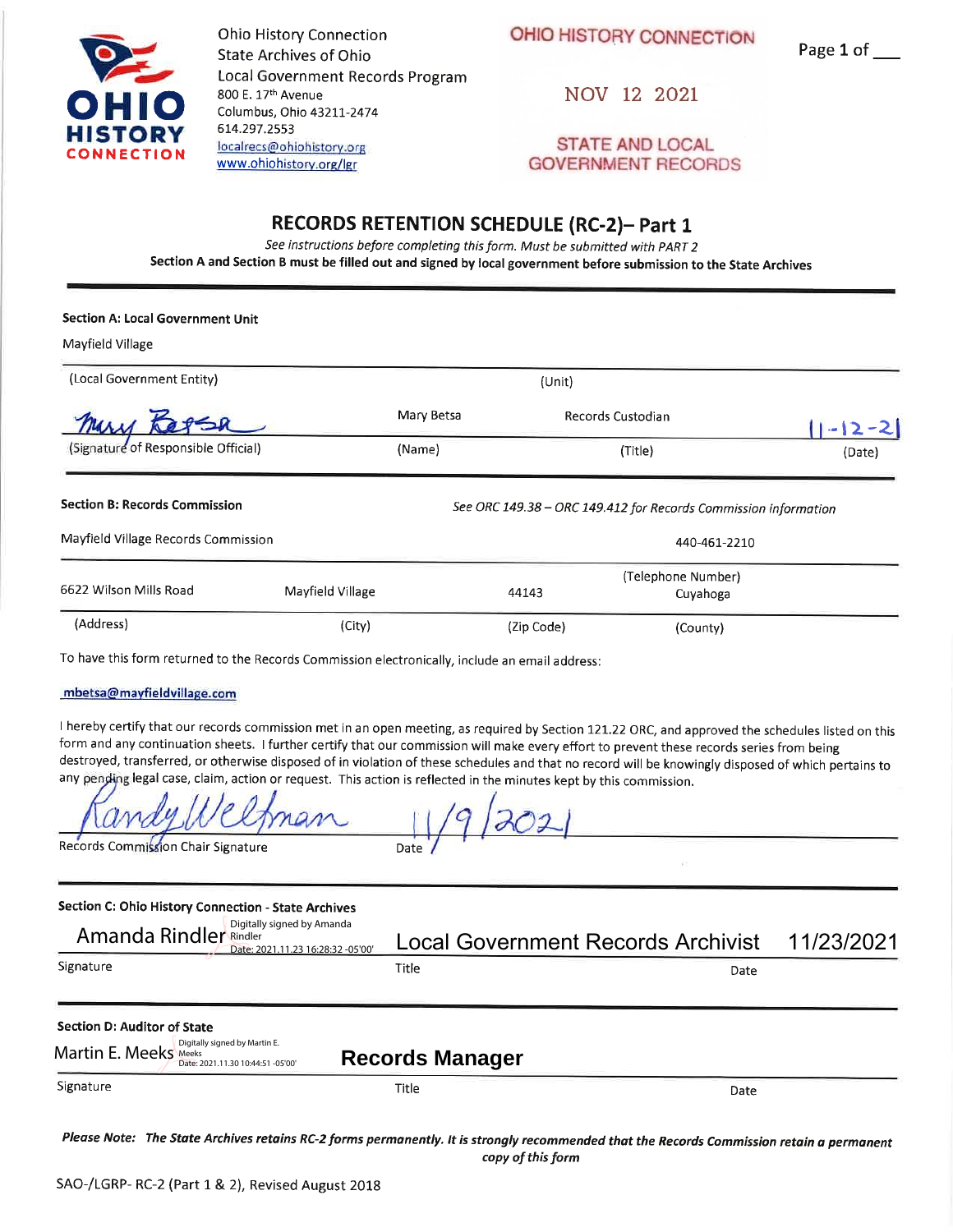|                   |                                             |                                                               | (3) Retention Period                                          |                    |                             | (5) For use by       | $(6)$ RC-3                    |
|-------------------|---------------------------------------------|---------------------------------------------------------------|---------------------------------------------------------------|--------------------|-----------------------------|----------------------|-------------------------------|
| (1)               |                                             | <b>Record Description</b>                                     | [UNLAN = Until No Longer                                      |                    | Responsible Dept Auditor of |                      | <b>Required by</b>            |
| <b>Schedule #</b> | (2) Record Title                            | "ER Policy" refers to Employee Records Policy]                | <b>Administratively Necessary]</b>                            | (4) Media Type     | /Position                   | <b>State or OHS-</b> | <b>OHS-LGRP</b>               |
|                   | 001 911 Printouts                           |                                                               | 1 year                                                        | Paper              | Police                      |                      |                               |
|                   | 002 911 System Documentation Logs           | Searchable data on 911 system.                                | 3 years                                                       | Electronic         | Police                      |                      |                               |
|                   | 003 911 System Documents/Data               | Records and data stored on computer hard drive.               | Life of system                                                | Electronic         | Police                      |                      |                               |
|                   |                                             |                                                               | 90 days and no longer administratively                        |                    |                             |                      |                               |
|                   | 004 911 System Recordings                   | Emergency recordings stored on computer hard drive. necessary |                                                               | Electronic         | Police                      |                      |                               |
|                   |                                             | Police reports regarding property damage, bodily              |                                                               |                    |                             |                      |                               |
|                   | 005 Accident Reports                        | injury and traffic accidents.                                 | 3 years                                                       | Paper              | Police                      |                      |                               |
|                   |                                             | Form completed if injury occurs during a Parks &              |                                                               |                    |                             |                      |                               |
|                   | 006 Accident/Injury Reports                 | Recreation event or at recreation facility.                   | 3 years, provided no claim pending                            | Paper              | Parks & Rec                 |                      |                               |
|                   |                                             | Form completed if injury occurs involving an                  |                                                               |                    |                             |                      |                               |
|                   |                                             | individual under the age of 18 during a Parks &               | 3 years after minor turns 18, provided no                     |                    |                             |                      |                               |
|                   | 007 Accident/Injury Reports - Minor         | Recreation event or at recreation facility.                   | action pending                                                | Paper              | Parks & Rec                 |                      |                               |
|                   |                                             |                                                               |                                                               |                    |                             |                      |                               |
|                   | 008 Accounts Ledger                         |                                                               | 5 years after last entry, provided audited Paper & Electronic |                    | Finance                     |                      |                               |
|                   |                                             | Requests and documents pertainng to accomodations             |                                                               |                    |                             |                      |                               |
|                   |                                             | under the Americans with Disabilities Act. Per ER             |                                                               |                    |                             |                      |                               |
|                   | 009 ADA Documents                           | Policy.                                                       | Place in Medical File                                         | Paper              | Finance                     |                      |                               |
|                   |                                             |                                                               | 10 years, then review for historical                          |                    |                             |                      |                               |
|                   | 010 Aerial Photos                           | Photos of land, landmarks, etc. taken from the air.           | significance                                                  | Paper & Electronic | Engineer                    |                      |                               |
|                   |                                             | Record documenting items to be discussed during a             | 1 year after meeting or until minutes of                      |                    |                             |                      |                               |
|                   | 011 Agendas                                 | meeting.                                                      | meeting are approved                                          | Paper & Electronic | All                         |                      |                               |
|                   |                                             | Results received after administering an alcohol breath        |                                                               |                    |                             |                      |                               |
|                   | 012 Alcohol Breath Test Records / Results   | test.                                                         | 3 years or until case is closed                               | Paper & Electronic | Police                      |                      |                               |
|                   |                                             |                                                               |                                                               |                    |                             |                      |                               |
|                   |                                             | Permits acquired by officers after completing                 |                                                               |                    |                             |                      |                               |
|                   | 013 Alcohol Breath Testing Operator Permits | operator training to administer alcohol breath tests.         | Until renewed                                                 | Paper              | Police                      |                      |                               |
|                   |                                             |                                                               |                                                               |                    |                             |                      |                               |
|                   |                                             | Documents pertaining to animal complaints, including          |                                                               |                    |                             |                      |                               |
|                   | 014 Animal Complaints/Reports               | calls to animal warden, animal bite reports.                  | 2 years                                                       | Paper & Electronic | Police                      |                      |                               |
|                   | 015 Annexation Records                      | Property annexation records, including case files             | Permanent                                                     | Paper              | <b>Building</b>             |                      |                               |
|                   |                                             |                                                               |                                                               |                    |                             |                      |                               |
|                   | 016 Annual Appropriation Ordinance (copies) |                                                               | 5 years                                                       | Paper              | Finance                     |                      |                               |
|                   |                                             |                                                               |                                                               |                    |                             |                      | $\overline{\bigtriangledown}$ |
|                   | 017 Annual Budget                           |                                                               | Permanent                                                     | Paper & Electronic | Finance                     |                      |                               |
|                   | Annual Certificate of Estimated Resources   |                                                               |                                                               |                    |                             |                      |                               |
|                   | 018 (copies)                                |                                                               | 5 years                                                       | Paper              | Finance                     |                      |                               |
|                   |                                             |                                                               |                                                               |                    |                             |                      | $\mathbf{y}$                  |
|                   | 019 Annual Report                           |                                                               | Permanent                                                     | Paper & Electronic | Finance                     |                      |                               |
|                   |                                             | Includes changes to wages, vacation information. Per          |                                                               |                    |                             |                      |                               |
|                   | 020 Annual Wage Sheet                       | ER Policy.                                                    | Place in Personnel File                                       | Paper              | Finance                     |                      |                               |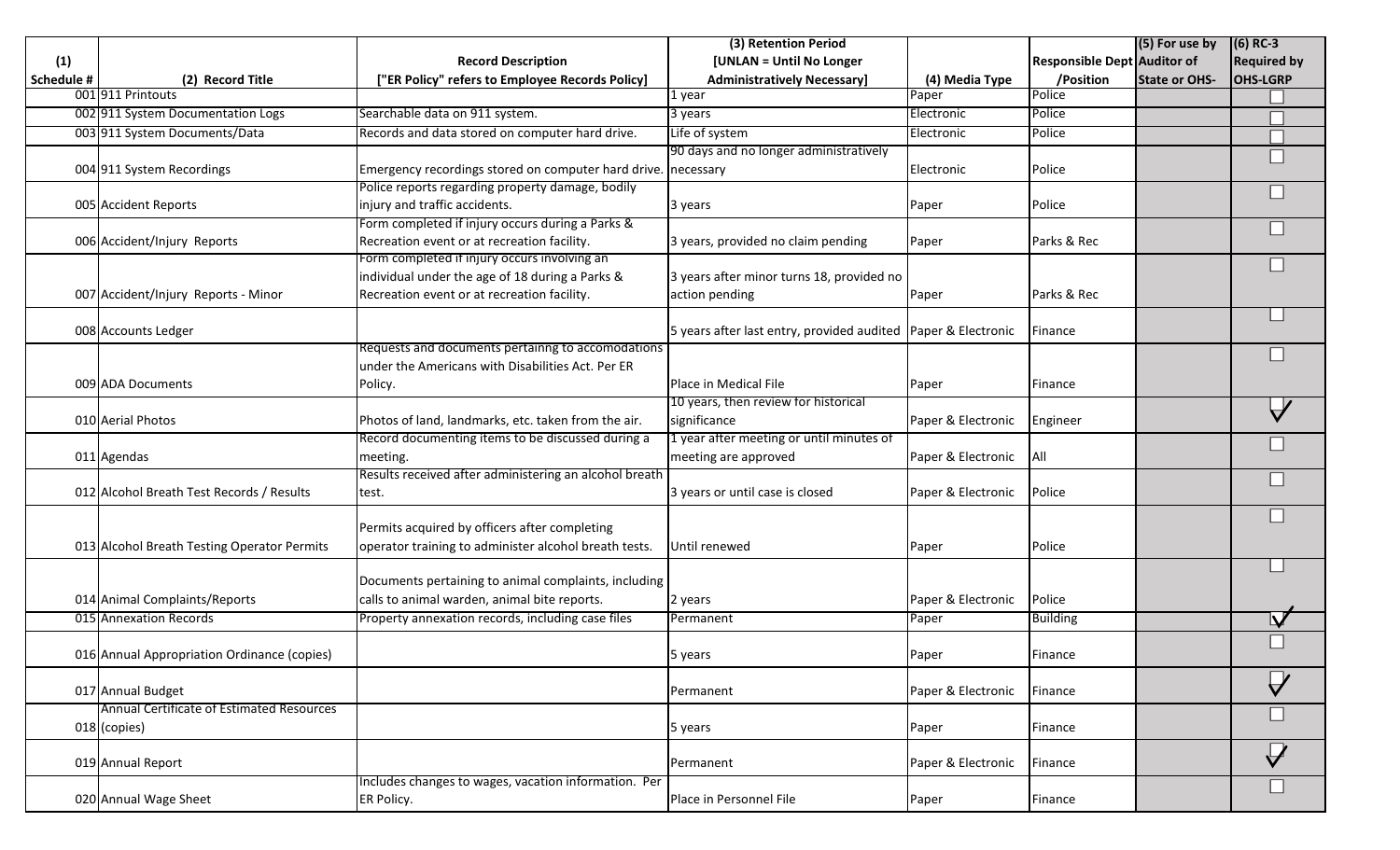| 021 Appeals on Interpretation                             | Appeal of Bldg Commissioner's<br>Interpretation/Decision of Application                                                                                                                                                                                            | Permanent                                                                  | Paper & Electronic                 | <b>Building</b> |  |
|-----------------------------------------------------------|--------------------------------------------------------------------------------------------------------------------------------------------------------------------------------------------------------------------------------------------------------------------|----------------------------------------------------------------------------|------------------------------------|-----------------|--|
| 022 Appropriation Ledger                                  |                                                                                                                                                                                                                                                                    | 5 years, provided audited                                                  | Paper & Electronic                 | Finance         |  |
| 023 Arrest Sheets                                         | AKA Booking sheets.                                                                                                                                                                                                                                                | 25 years                                                                   | Paper & Electronic                 | Police          |  |
| 024 Assessment Record                                     |                                                                                                                                                                                                                                                                    | Until paid and audited                                                     | Paper & Electronic                 | Finance         |  |
| 025 Attendance Records / Timesheets                       |                                                                                                                                                                                                                                                                    | 3 years                                                                    | Paper & Electronic                 | Finance         |  |
| 026 Audio Recordings of Meetings                          | Audio recordings made of a Council, Board,<br>Commission or Committee Meeting.                                                                                                                                                                                     | 1 year                                                                     | Electronic                         | Multiple        |  |
| Auditor of State - Receipt and Expenditures<br>027 Report |                                                                                                                                                                                                                                                                    | 3 years                                                                    | Paper & Electronic                 | Finance         |  |
| 028 Backflow Preventer Test Results                       | Reports on annual tests of municipal backflow<br>preventers.                                                                                                                                                                                                       | 2 years                                                                    | Paper                              | Service         |  |
| 029 Background Verification                               | Report generated for employment or volunteer<br>purposes for individuals 18 years of age or older.                                                                                                                                                                 | Permanent                                                                  | Electronic                         | Parks & Rec     |  |
| 030 Badges and IDS                                        | Police badges and identification.                                                                                                                                                                                                                                  | Given to Officer upon retirement                                           | Paper                              | Police          |  |
| 031 Balance Sheets                                        |                                                                                                                                                                                                                                                                    | 3 years                                                                    | Paper & Electronic                 | Finance         |  |
| 032 Bank Deposits                                         | Includes receipts, reconciliation, slips and statements. 3 years provided audited                                                                                                                                                                                  |                                                                            | Paper & Electronic                 | Finance         |  |
| 033 Bicycle License Receipts                              | Copies of receipts issued for a bicycle license.                                                                                                                                                                                                                   | 2 years provided audited                                                   | Paper                              | Police          |  |
| 034 Bids (Successful)                                     | Records documenting the publicaton and award of<br>bids for services and/or purchases, including requests<br>for proposal, invitations to bid, legal notices, bid<br>specifications, requests for qualifications and<br>statements of qualifications.              | 8 years after contract signed (ORC<br>2305.06)                             | Paper & Electronic                 | Council Clerk   |  |
| 035 Bids (Unsuccessful)                                   | Records documenting the publicaton and award of<br>unsuccessful bids for services and/or purchases,<br>including requests for proposal, invitations to bid,<br>legal notices, bid specifications, requests for<br>qualifications and statements of qualifications. | 2 years                                                                    | Paper & Electronic   Council Clerk |                 |  |
| 036 Blank/Unused Forms                                    | Forms that have not been completed.                                                                                                                                                                                                                                | Until obsolete or superseded                                               | Paper & Electronic                 | All             |  |
| 037 Blueprints, Maps and Plans                            | Blueprints, maps and plans generated as part of the<br>installation of infrastructure within the municipality.                                                                                                                                                     | Life of the infrastructure, then appraise<br>for historic value            | Paper & Electronic                 | Multiple        |  |
| 038 Blueprints/Vellums                                    | Site Plan/Mylar                                                                                                                                                                                                                                                    | Until updated, superseded or obsolete,<br>then appraise for historic value | Paper & Electronic                 | <b>Building</b> |  |
| Board of Building Standards & Appeals Case<br>039 Files   | BBS Documentation of Applicant Request to Appeal<br><b>BZA Decision</b>                                                                                                                                                                                            | 10 years                                                                   | Paper                              | <b>Building</b> |  |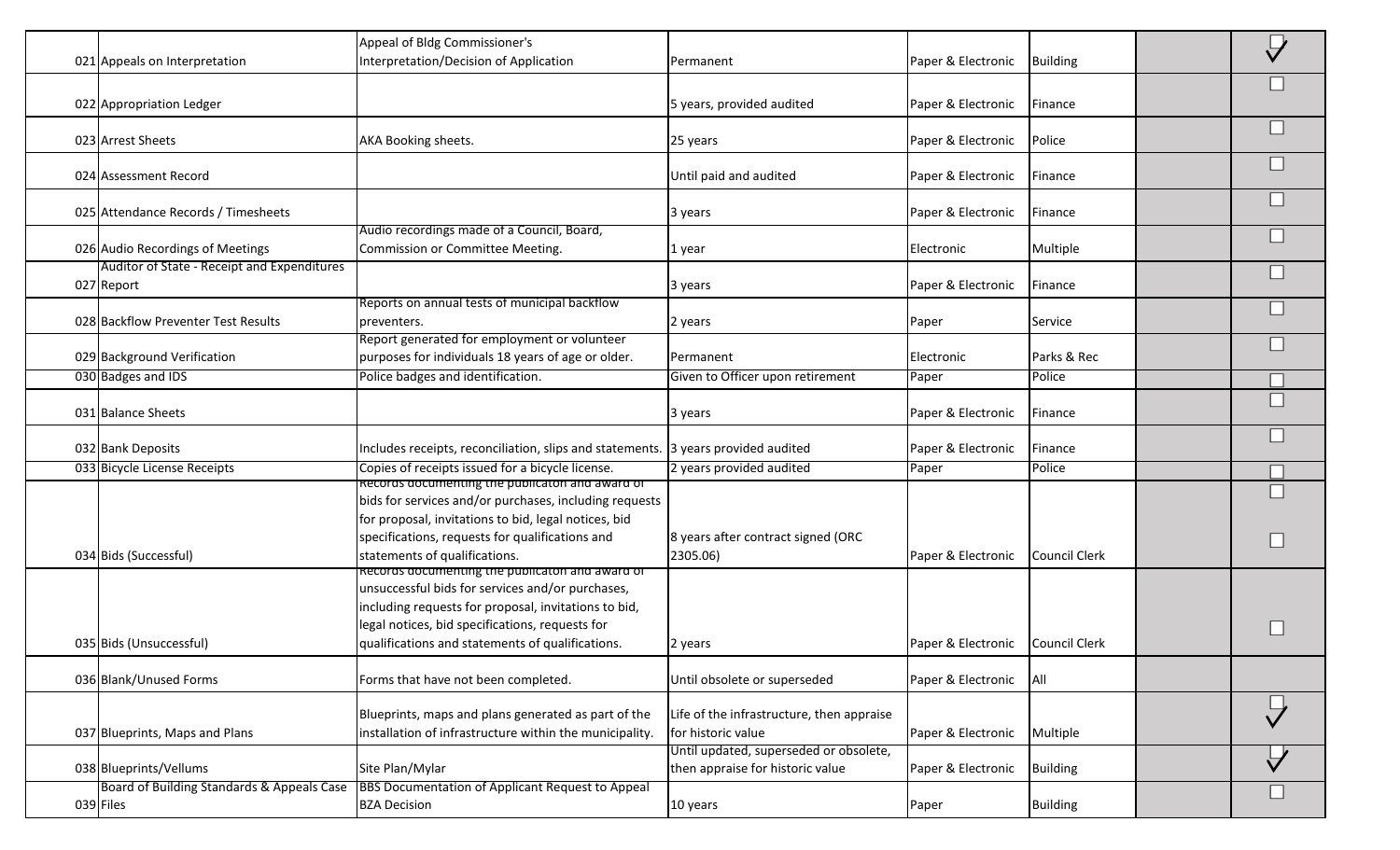| 040 Board of Zoning Adjustments - Case Files | Record of Appeal to decision rendered by Zoning<br>Administrator                     | 10 years                                                     |                    | <b>Building</b> |  |
|----------------------------------------------|--------------------------------------------------------------------------------------|--------------------------------------------------------------|--------------------|-----------------|--|
| Board of Zoning Adjustments - Cases Files    | Record of Appeal to decision rendered by Zoning                                      |                                                              | Paper              |                 |  |
| 041 Index                                    | Administrator                                                                        | 25 years                                                     | Paper              | <b>Building</b> |  |
|                                              | Record of Appeal to decision rendered by Zoning                                      |                                                              |                    |                 |  |
| 042 Board of Zoning Adjustments - Journal    | Administrator                                                                        | Permanent                                                    | Paper              | <b>Building</b> |  |
|                                              | Record Minutes of BZA decision governing exceptions                                  |                                                              |                    |                 |  |
| 043 Board of Zoning Appeals Case Files       | to zoning & building codes                                                           | Permanent                                                    | Paper & Electronic | <b>Building</b> |  |
| 044 Body Cam Video                           | Video taken from a police officer's body camera.                                     | 30 days provided no action pending                           | Electronic         | Police          |  |
|                                              | Reports generated each time a bridge within the                                      |                                                              |                    |                 |  |
| 045 Bridge Inspection Reports                | municipality is inspected.                                                           | Life of structure                                            | Paper & Electronic | Engineer        |  |
|                                              | Designs and specifications for any bridges built in the                              | Life of structure, then review for                           |                    |                 |  |
| 046 Bridge Plans                             | municipality.                                                                        | historical significance                                      | Paper & Electronic | Engineer        |  |
| 047 Building Applications                    | Completed form required to obtain a Building Permit Until occupancy permit is issued |                                                              | Paper & Electronic | <b>Building</b> |  |
|                                              | Notice to property owner to correct code violation                                   |                                                              |                    |                 |  |
| 048 Building Code Violations Notice          | within a set timeframe                                                               | Until corrected or adjudicated by a Court Paper & Electronic |                    | <b>Building</b> |  |
|                                              | Property Folders containing applications, permits &                                  |                                                              |                    |                 |  |
| 049 Building Folders                         | correspondence                                                                       | 5 years                                                      | Paper & Electronic | <b>Building</b> |  |
|                                              | Inspection report by Bldg Commissioner of work                                       |                                                              |                    |                 |  |
| 050 Building Inspection Reports              | performed on issued permits                                                          | 5 years                                                      | Paper & Electronic | <b>Building</b> |  |
|                                              | Approval by Bldg Commissioner for                                                    |                                                              |                    |                 |  |
| 051 Building Permit                          | Contractor/Homeowner to perform work                                                 | Permanent                                                    | Paper & Electronic | <b>Building</b> |  |
| 052 Building Plans - Commercial              | Drawings and documentaion of scope of work                                           | 5 years                                                      | Paper & Electronic | <b>Building</b> |  |
|                                              | Drawings that define the construction specifications                                 | Life of structure, then appraise for                         |                    |                 |  |
| 053 Building Plans - Municipal Owned         | of a building                                                                        | historic value                                               | Paper & Electronic | <b>Building</b> |  |
|                                              | Drawings that define the construction specifications                                 |                                                              |                    |                 |  |
| 054 Building Plans - Residential             | of a house                                                                           | 3 years                                                      | Paper & Electronic | <b>Building</b> |  |
| 055 Burial Fee Receipts                      |                                                                                      | 3 years provided audited                                     | Paper & Electronic | Cemetery        |  |
| 056 Burial Permit                            |                                                                                      | Permanent                                                    | Paper              | Cemetery        |  |
|                                              |                                                                                      |                                                              |                    |                 |  |
| 057 Burial Transmit Permits                  |                                                                                      | 5 years                                                      | Paper              | Cemetery        |  |
|                                              |                                                                                      | Paper copy - UNLAN. Electronic copy                          |                    |                 |  |
|                                              | Emergency contact information received from local                                    | updated annually, until obsolete or                          |                    |                 |  |
| 058 Business Security Records                | businesses.                                                                          | superseded                                                   | Paper & Electronic | Police          |  |
|                                              | Includes Alarm Records (Testing/Accidental/Active);                                  |                                                              |                    |                 |  |
|                                              | Condition Reports (for equipment and facilities);                                    |                                                              |                    |                 |  |
|                                              | Dispatch Sheets/Radio Logs; Vacation House Check                                     |                                                              |                    |                 |  |
| 059 CAD System (Computer Aided Dispatch)     | Records, etc.                                                                        | See 911 System Record Titles                                 | Electronic         | Police          |  |
|                                              | Calendars used to track municipal meetings, events or                                |                                                              |                    |                 |  |
| 060 Calendars (Desk/Appointment)             | deadlines.                                                                           | <b>UNLAN</b>                                                 | Paper & Electronic | All             |  |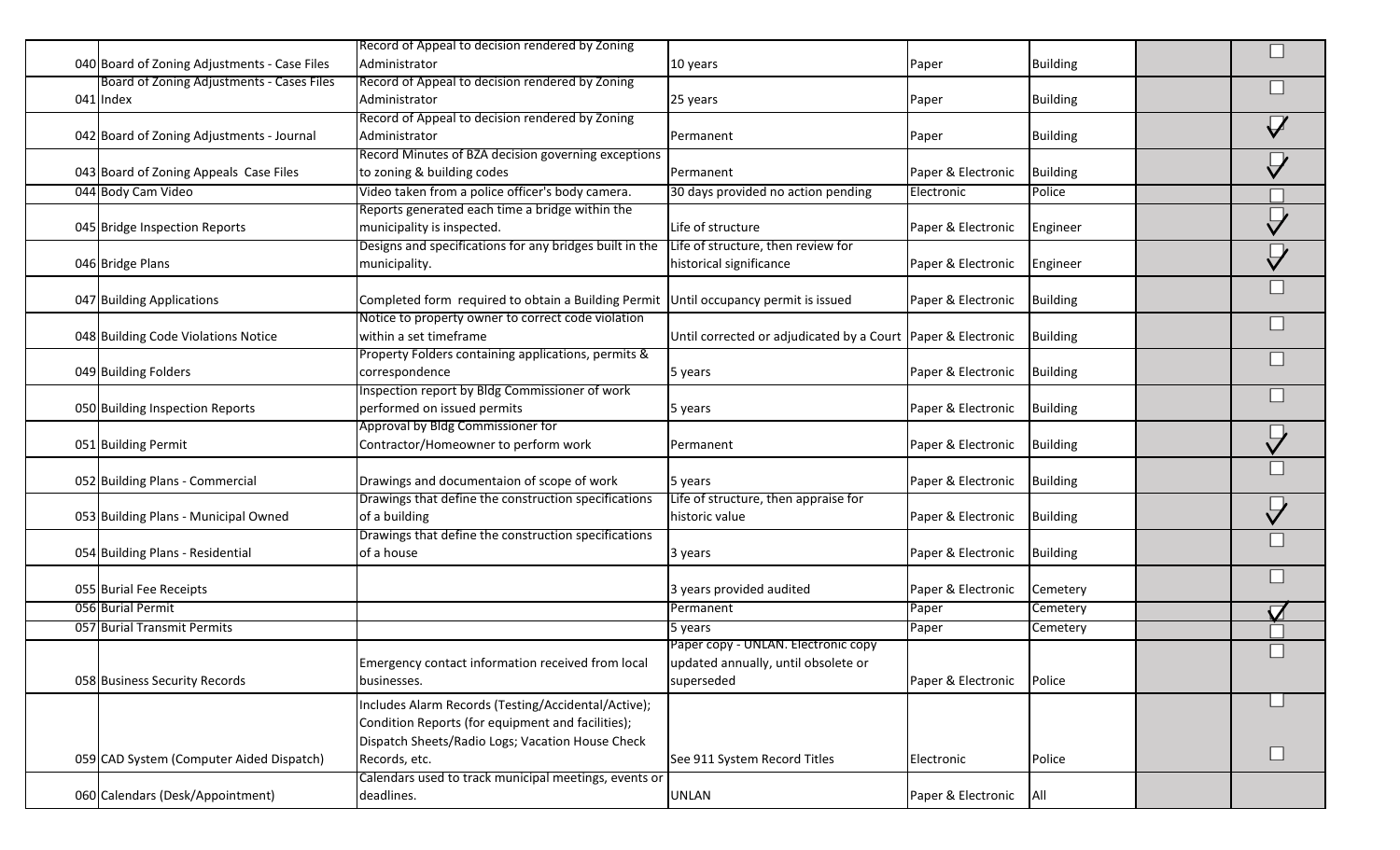|                                                    | Records of calibration of speed monitoring and breath   |                                        |                    |                 |                                       |
|----------------------------------------------------|---------------------------------------------------------|----------------------------------------|--------------------|-----------------|---------------------------------------|
| 061 Calibration Records                            | test equipment.                                         | 3 years                                | Paper & Electronic | Police          |                                       |
|                                                    |                                                         | Until paid and audited. Appraise for   |                    |                 |                                       |
| 062 Capital Improvement Bonds                      |                                                         | historic value.                        | Paper & Electronic | Finance         |                                       |
|                                                    |                                                         |                                        |                    |                 |                                       |
|                                                    | Records of projects within the municipality including   |                                        |                    |                 |                                       |
|                                                    | contracts, specifications, change orders, construction  |                                        |                    |                 |                                       |
|                                                    | journals, daily reports, progress reports, project      |                                        |                    |                 |                                       |
| 063 Capital Project Files                          | inspection records, prevailing wage reports, etc.       | 10 years after completion of project   | Paper & Electronic | Engineer        |                                       |
| 064 Car Seat Program Form                          | Documentation of car seat installation for residents.   | 10 years                               | Paper & Electronic | Fire            |                                       |
|                                                    | Records pertaining to reports/investigations of child   |                                        |                    |                 |                                       |
|                                                    |                                                         |                                        |                    |                 |                                       |
| 065 Case Files (Child Abuse)                       | abuse within jurisdiction of municipality.              | 7 years after case closed              | Paper & Electronic | Police          |                                       |
|                                                    | Records regarding any criminal matters involving the    |                                        |                    |                 |                                       |
|                                                    | municipality, its elected or appointed officials and/or |                                        |                    |                 |                                       |
| 066 Case Files (Criminal)                          | employees.                                              | 20 years, provided no action pending   | Paper & Electronic | Law             |                                       |
|                                                    | Records pertaining to reports/investigations of         |                                        |                    |                 |                                       |
|                                                    | felonies within jurisdiction of municipality. Does not  |                                        |                    |                 |                                       |
| 067 Case Files (Felonies)                          | include homicides.                                      | 6 years provided no action pending     | Paper & Electronic | Police          |                                       |
|                                                    |                                                         |                                        |                    |                 |                                       |
|                                                    | Records pertainng to reports/investigations of          | 10 years after case closed and appeals |                    |                 |                                       |
| 068 Case Files (Homicide and Rape)                 | homicide or rape within jurisdiction of municipality.   | exhausted                              | Paper & Electronic | Police          |                                       |
|                                                    | Records regarding all legal matters involving the       |                                        |                    |                 |                                       |
| 069 Case Files (Legal)                             | municipality.                                           | 10 years, provided no action pending   | Paper & Electronic | Law             |                                       |
|                                                    | Records pertaining to reports/investigations of         |                                        |                    |                 |                                       |
| 070 Case Files (Misdemeanors)                      | misdemeanors within jurisdiction of municipality.       | 2 years provided no action pending     | Paper & Electronic | Police          |                                       |
|                                                    | Rules and Bylaws of the Mayfield Union Cemetery         |                                        |                    |                 |                                       |
| 071 Cemetery Rules and Bylaws                      | Committee                                               | Under superseded or obsolete           | Paper & Electronic | Cemetery        |                                       |
|                                                    | Documents of all CERT activities, including             |                                        |                    |                 |                                       |
|                                                    | registratons, volunteer lists, activation and exercise  |                                        |                    |                 |                                       |
| 072 CERT Records                                   | documents.                                              | 3 years                                | Paper & Electronic | Fire            |                                       |
|                                                    |                                                         |                                        |                    |                 |                                       |
| 073 Certificate of Result of Election (Bond Issue) |                                                         | Until expiration of bond issue         | Paper              | Finance         |                                       |
|                                                    |                                                         |                                        |                    |                 |                                       |
| 074 Chargeback Reports                             |                                                         | 3 years                                | Paper & Electronic | Finance         |                                       |
|                                                    | Charter of the Municipality and any amendments          |                                        |                    |                 |                                       |
| 075 Charter                                        | made thereto.                                           | Permanent                              | Paper & Electronic | Council Clerk   | $\overline{\phantom{a}}$<br>$\forall$ |
|                                                    | Includes register, stub/carbon, voided checks,          |                                        |                    |                 |                                       |
|                                                    |                                                         |                                        |                    |                 |                                       |
| 076 Checking Acounts                               | statements, deposit tickets                             | 3 years, provided audited              | Paper & Electronic | Finance         |                                       |
|                                                    | Records pertaining to miscellaneous complaints filed    |                                        |                    |                 |                                       |
| 077 Citizen Complaints                             | by or against residents.                                | 2 years                                | Paper & Electronic | Police          |                                       |
|                                                    | Collection of regulations adopted to govern             | Until superseded, retain 1 copy        |                    |                 | $\bar{\bigtriangledown}$              |
| 078 City Building Code                             | construction of buildings                               | permanently                            | Paper & Electronic | <b>Building</b> |                                       |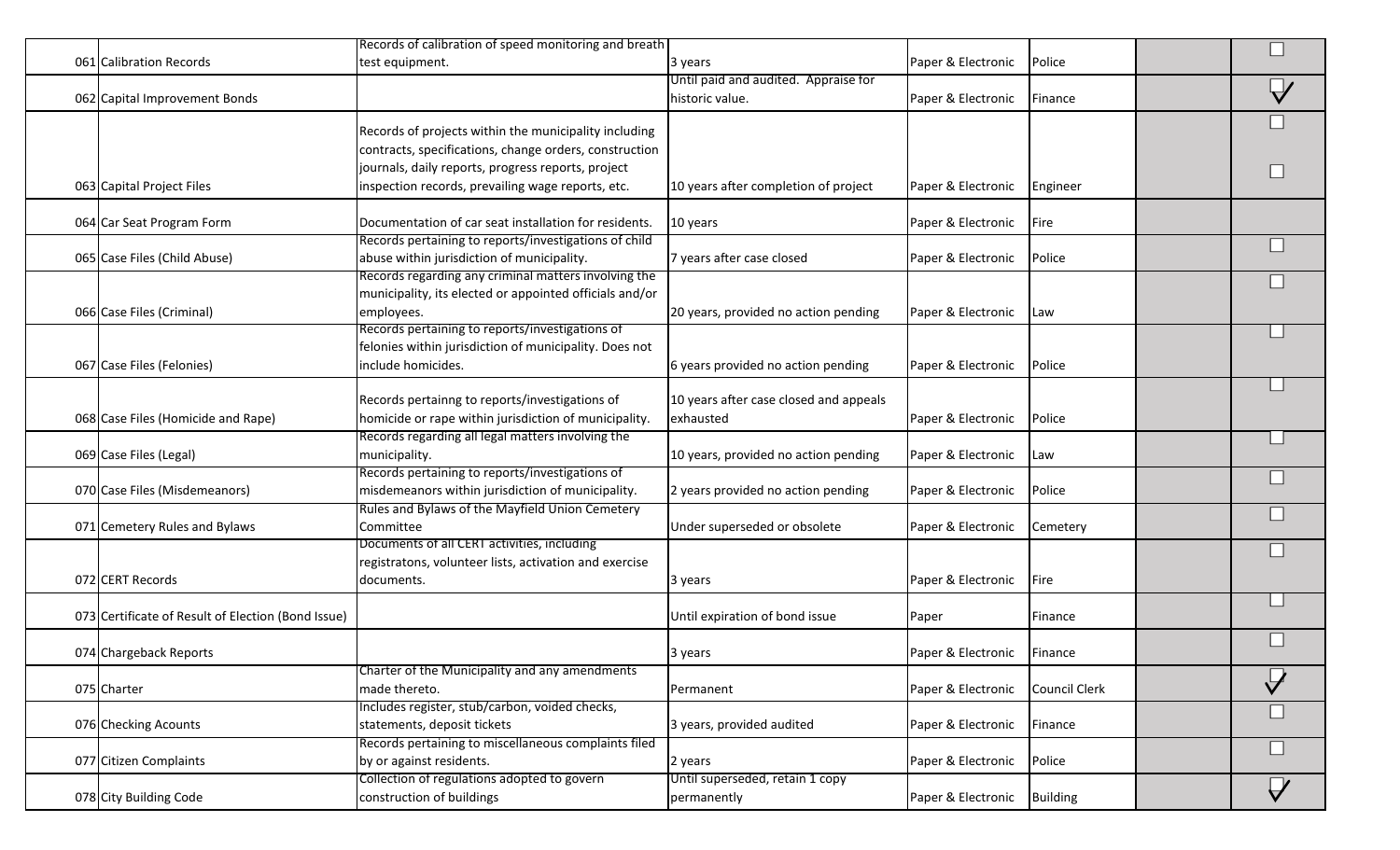|                                              | Records regarding purchase, sale or transfer of                                                   |                                                    |                    |                      |  |
|----------------------------------------------|---------------------------------------------------------------------------------------------------|----------------------------------------------------|--------------------|----------------------|--|
| 079 City Property Files                      | property, including easements, deeds, etc.                                                        | Permanent                                          | Paper & Electronic | Law                  |  |
| 080 Civil Service Examination Applications   | Applications completed by candidates who desire to<br>take an upcoming Civil Service Examination. | 2 years after position eligibility list<br>expires | Paper              | Civil Service        |  |
|                                              | Includes exam forms, answer sheets, test booklets,                                                |                                                    |                    |                      |  |
|                                              |                                                                                                   |                                                    |                    |                      |  |
| 081 Civil Service Examination Documents      | score sheets, etc.                                                                                | Upon expiration of eligibility list                | Paper & Electronic | <b>Civil Service</b> |  |
|                                              | Commendations provided to employees recognizing                                                   | Place in Departmental Employee File                |                    |                      |  |
| 082 Commendations                            | exceptional service.                                                                              | and/or Personnel File                              | Paper              | Finance              |  |
|                                              | Annual report provided to Ohio EPA regarding                                                      |                                                    |                    |                      |  |
| 083 Compost Facility Report                  | maintenance of mulch pile at Service site.                                                        | 10 years                                           | Paper              | Service              |  |
| 084 Condemnation & Demolition Permits        | Permits to approve demolition of structures                                                       | Permanent                                          | Paper & Electronic | <b>Building</b>      |  |
|                                              | All records pertaining to employee continuing                                                     |                                                    |                    |                      |  |
|                                              | education, including attendance records,                                                          | Place in Departmental Employee File or             |                    |                      |  |
| 085 Continuing Education Records             | certifications, etc.                                                                              | Personnel File                                     | Paper              | Finance              |  |
|                                              | Certificate allowing Licensed Contractors to perform                                              |                                                    |                    |                      |  |
| 086 Contractor's Registration                | work for the municipality.                                                                        | 2 years                                            | Paper & Electronic | <b>Building</b>      |  |
|                                              | Legal agreements with individuals, organizations or                                               |                                                    |                    |                      |  |
|                                              | entities to procure goods and/or services or                                                      |                                                    |                    |                      |  |
| 087 Contracts/Agreements/Leases/Easements    | document future conduct.                                                                          | 15 years after expiration (ORC 2305.06)            | Paper & Electronic | <b>Council Clerk</b> |  |
|                                              | Internally duplicated records created for                                                         |                                                    |                    |                      |  |
|                                              | administrative convenience or reference that are no                                               |                                                    |                    |                      |  |
| 088 Copies                                   | longer required or serve no useful purpose.                                                       | <b>UNLAN</b>                                       | Paper & Electronic | All                  |  |
|                                              | Communications from external and internal sources                                                 |                                                    |                    |                      |  |
|                                              | (includes letters, memos, e-mails, faxes, etc. that                                               |                                                    |                    |                      |  |
| 089 Correspondence                           | document the business of the Village).                                                            | 5 years                                            | Paper & Electronic | All                  |  |
|                                              | Communications from external and internal sources                                                 |                                                    |                    |                      |  |
|                                              | (includes letters, memos, e-mails, faxes, etc. that are                                           |                                                    |                    |                      |  |
| 090 Correspondence (Transient)               | of temporary importance).                                                                         | <b>UNLAN</b>                                       | Paper & Electronic | All                  |  |
| 091 Court Dockets                            | Copies of Court dockets                                                                           | <b>UNLAN</b>                                       | Paper & Electronic | Police               |  |
|                                              |                                                                                                   | Until employee terminates or order                 |                    |                      |  |
| 092 Court Orders for Payroll Deductions      |                                                                                                   | rescinded                                          | Paper & Electronic | Finance              |  |
|                                              | Records of individuals taking and completing courses                                              |                                                    |                    |                      |  |
|                                              | in cardiopulmonary resuscitation, given by Fire Dept.                                             |                                                    |                    |                      |  |
| 093 CPR Records                              | personnel.                                                                                        | 3 years                                            | Paper & Electronic | Fire                 |  |
| Damage Claims - All non-municipal vehicle or |                                                                                                   |                                                    |                    |                      |  |
| 094 property                                 |                                                                                                   | Until settled and all appeals exhausted            | Paper & Electronic | Finance              |  |
| Damage Claims - municipal vehicle or         |                                                                                                   |                                                    |                    |                      |  |
| 095 property                                 |                                                                                                   | 5 years provided no action pending                 | Paper & Electronic | Finance              |  |
|                                              | A document signed to waive responsibility for                                                     |                                                    |                    |                      |  |
|                                              | unintentional damage caused by the Police                                                         |                                                    |                    |                      |  |
| 096 Damage Waiver / Notification             | Department.                                                                                       | 2 years                                            | Paper              | Police               |  |
| 097 Dash Cam Video                           | Video taken from a police officer's patrol vehicle.                                               | 30 days provided no action pending                 | Electronic         | Police               |  |
|                                              | Daily notes kept by Engineer's inspectors overseeing a                                            |                                                    |                    |                      |  |
| 098 Day Books                                | particular project.                                                                               | 3 years                                            | Paper              | Engineer             |  |
|                                              |                                                                                                   |                                                    |                    |                      |  |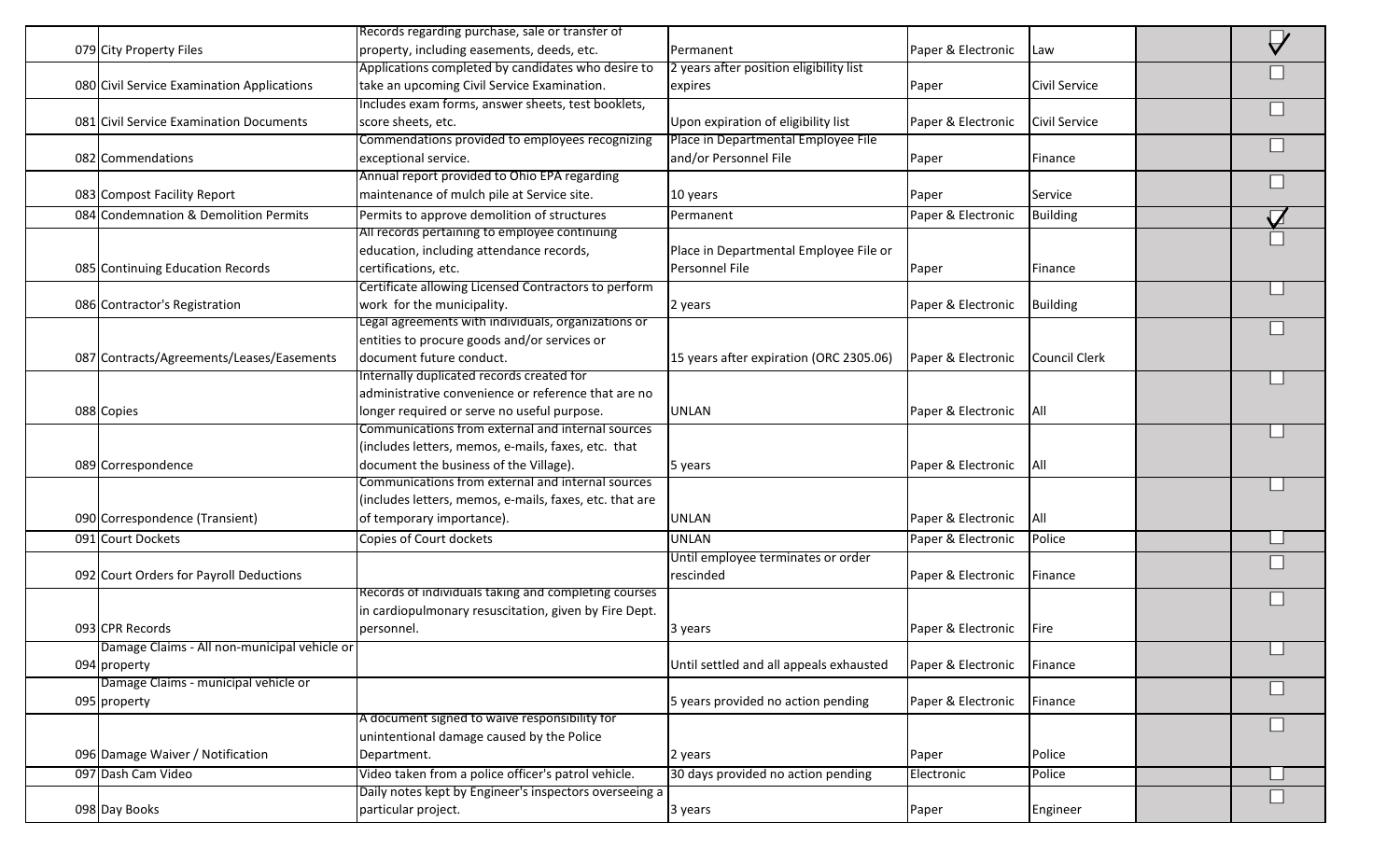|                                               | A form signed by an employee acknowledging receipt       |                                          |                    |               |  |
|-----------------------------------------------|----------------------------------------------------------|------------------------------------------|--------------------|---------------|--|
| 099 Departmental Policy Acknowledgement       | of a Departmental rule or policy. Per ER Policy.         | Place in Departmental Employee File      | Paper              | Multiple      |  |
| 100 Deposit Record - Perpetual Care           |                                                          | Permanent                                | Paper              | Cemetery      |  |
| 101 Deposit Refund Requests                   |                                                          | Until refunded and audited               | Paper              | Finance       |  |
|                                               | Bank information provided by employees to facilitate     |                                          |                    |               |  |
| 102 Direct Deposit Information                | direct deposit. Per ER Policy.                           | Place in Personnel File                  | Paper              | Finance       |  |
|                                               | Listing of municipal personnel and resident Boards,      | Until obsolete or superseded; appraise   |                    |               |  |
| 103 Directories                               | Commissions, Committees.                                 | for historic value                       | Paper & Electronic | Admin         |  |
|                                               | Plans prepared by safety forces to respond to            |                                          |                    |               |  |
| 104 Disaster Plans                            | anticipated emergencies.                                 | Until obsolete or superseded             | Electronic         | Fire          |  |
| 105 Dispatch Audio Recordings                 | Audio recordings of phone calls and radio traffic.       | 30 days provided no action pending       | Electronic         | Police        |  |
|                                               | Working drafts of documents, any media, prepared         |                                          |                    |               |  |
| 106 Drafts                                    | prior to final version.                                  | <b>UNLAN</b>                             | Paper & Electronic | All           |  |
|                                               | License to possess and distribute controlled             |                                          |                    |               |  |
| 107 Drug License Documents                    | substances and oxygen logs/invoices.                     | 2 years or until superseded              | Paper & Electronic | Fire          |  |
| 108 Drug Screens                              | Per ER Policy                                            | Place in Medical File                    | Paper              | Finance       |  |
|                                               | Applications and other documentation regarding           |                                          |                    |               |  |
|                                               | requests for economic development incentives,            |                                          |                    |               |  |
| 109 Economic Development Incentives           | including evaluation documents.                          | 5 years                                  | Paper & Electronic | Econ Dev      |  |
|                                               | List of applicants who pass a civil service examination. |                                          |                    |               |  |
|                                               | This list is used to select candidates to fill position  |                                          |                    |               |  |
| 110 Eligibility List                          | vacancies.                                               | 1 year after list expires                | Paper & Electronic | Civil Service |  |
|                                               |                                                          | Retain according to content and          |                    |               |  |
| 111 Email                                     | Electronic messages sent via the internet.               | corresponding retention period           | Electronic         | All           |  |
|                                               | Form completed by new employees to provide               |                                          |                    |               |  |
| 112 Emergency Contact Form                    | emergency contact information. Per ER Policy             | Place in Departmental Employee File      | Paper              | Finance       |  |
| <b>Emergency Medical Services Records/Run</b> | Reports generated after the provision of emergency       |                                          |                    |               |  |
| 113 Reports                                   | Imedical services.                                       | 7 years; minors until 20th birthday      | Paper & Electronic | Fire          |  |
|                                               | Form required by Bureau of Workers Compensation          |                                          |                    |               |  |
| 114 Employee Accident and Injury Reports      | to open claim.                                           | Place in Personnel File                  | Paper              | Finance       |  |
|                                               | Formal referral of employee to EAP by superior. Per      |                                          |                    |               |  |
| 115 Employee Assistance Program Referrals     | <b>ER Policy</b>                                         | Place in Medical File                    | Paper              | Finance       |  |
|                                               | Background investigation materials obtained during       |                                          |                    |               |  |
| 116 Employee Background Investigation/Checks  | or prior to hire with the municipality. Per ER Policy.   | Place in Departmental Employee File      | Paper              | Multiple      |  |
|                                               | Written valuations of an employee's performance by       |                                          |                    |               |  |
| 117 Employee Evaluations                      | a superior. Per ER Policy.                               | Place in Departmental Employee File      | Paper              | Multiple      |  |
|                                               | Records maintained by Department Heads for each          |                                          |                    |               |  |
|                                               | employee in their Department which may include           | Place in Personnel File after separation |                    |               |  |
| 118 Employee Files (Departmental)             | items listed in the ER Policy.                           | from employment                          | Paper              | Multiple      |  |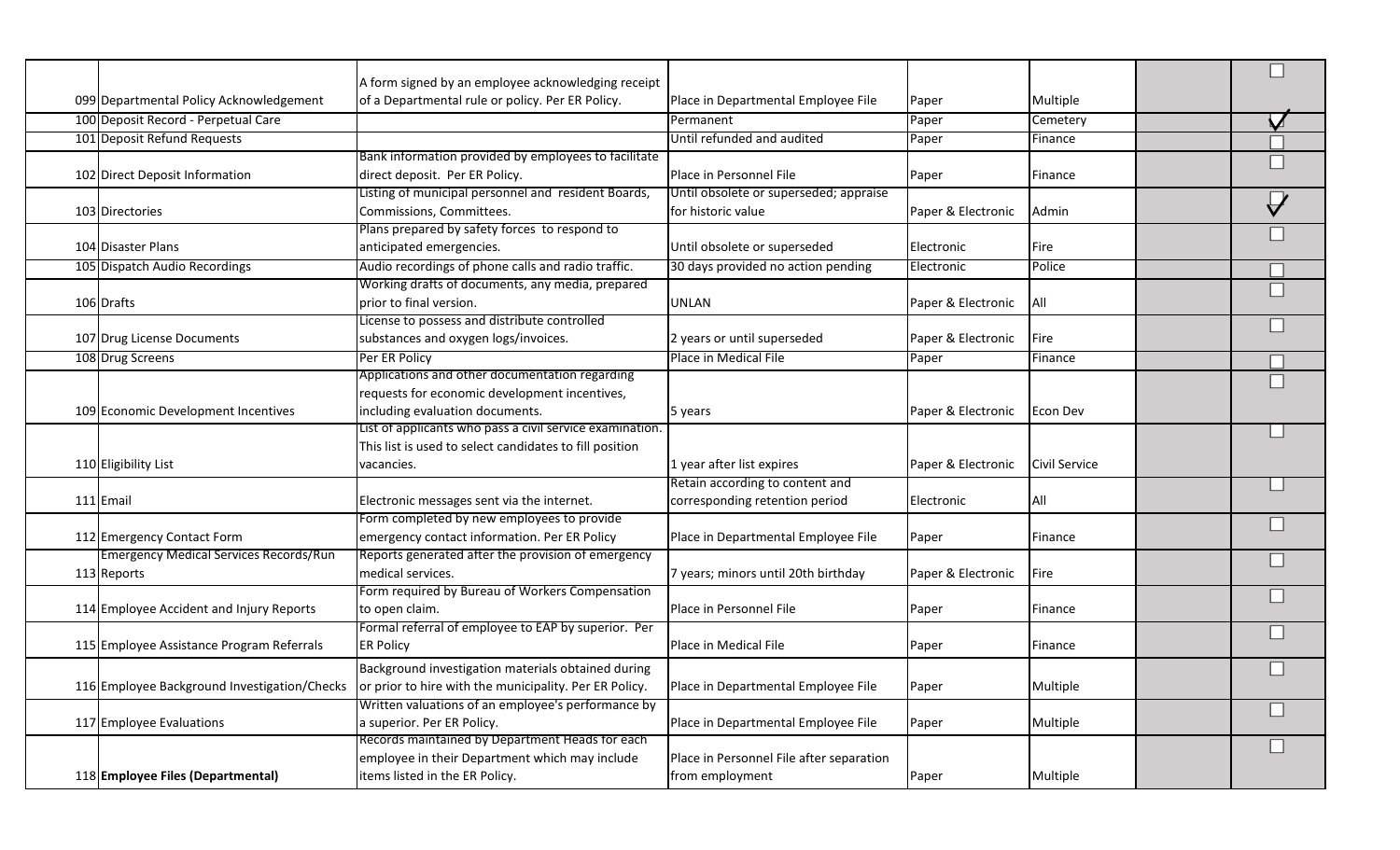|                                             | Files maintained by the Finance Department                                           |                                           |                    |          |  |
|---------------------------------------------|--------------------------------------------------------------------------------------|-------------------------------------------|--------------------|----------|--|
|                                             |                                                                                      |                                           |                    |          |  |
|                                             | containing employee medical records related to                                       |                                           |                    |          |  |
|                                             | workers' compensation claims, disability, fitness for                                |                                           |                    |          |  |
|                                             | duty, etc. and may include health and life insurance                                 |                                           |                    |          |  |
|                                             | information. Medical files are not public records. Per                               | 20 years after separation from            |                    |          |  |
| 119 Employee Files (Medical)                | ER Policy.                                                                           | employment                                | Paper & Electronic | Finance  |  |
|                                             |                                                                                      | <del>Permanent (Purge 5 years arter</del> |                    |          |  |
|                                             |                                                                                      | employee terminates, retaining            |                    |          |  |
|                                             |                                                                                      | permanent records of service time, salary |                    |          |  |
|                                             | Records kept by the Finance Department for each                                      | history, leave balances, taxes paid,      |                    |          |  |
|                                             | employee of the municipality per the Mayfield Village resignation letter, retirement |                                           |                    |          |  |
| 120 Employee Files (Personnel)              | Employee Records Policy.                                                             | information and waivers.)                 | Paper & Electronic | Finance  |  |
| <b>Employee Income Tax Withholding</b>      |                                                                                      | 3 years after termination provided        |                    |          |  |
| 121 Certificate                             |                                                                                      | audited                                   | Paper & Electronic | Finance  |  |
|                                             |                                                                                      |                                           |                    |          |  |
|                                             | Records documenting the investigation of employees                                   |                                           |                    |          |  |
|                                             | for violations of laws, rules and/or policies or other                               |                                           |                    |          |  |
|                                             | misconduct that may result in disciplinary action.                                   |                                           |                    |          |  |
|                                             | Grievance records include grievances filed by union                                  |                                           |                    |          |  |
|                                             | employees, responses, and arbitration records. Final                                 |                                           |                    |          |  |
|                                             |                                                                                      |                                           |                    |          |  |
|                                             | disposition of any investigation, disciplinary action or                             |                                           |                    |          |  |
| Employee Investigation, Disciplinary Action | arbitration will be included in the employee's                                       | Place in Employee Departmental File       |                    |          |  |
| 122 and/or Grievance Files                  | Personnel File as set forth in the ER Policy.                                        | upon separation from employment           | Paper & Electronic | Multiple |  |
|                                             |                                                                                      |                                           |                    |          |  |
| 123 Employee Leave Requests                 | Include sick, vacation, overtime, etc.                                               | 3 years provided balances journalized     | Paper & Electronic | Finance  |  |
| Employee Leave/Use Balance Report -         |                                                                                      |                                           |                    |          |  |
| 124 Annual                                  |                                                                                      | 5 years                                   | Paper & Electronic | Finance  |  |
| Employee Leave/Use Balance Reports - Bi-    |                                                                                      |                                           |                    |          |  |
| 125 Weekly                                  |                                                                                      | Until incorporated into annual report     | Paper & Electronic | Finance  |  |
| <b>Employee Letters of Appointment,</b>     |                                                                                      |                                           |                    |          |  |
| 126 Reference, Resignation                  |                                                                                      | Place in Personnel File                   | Paper & Electronic | Finance  |  |
|                                             |                                                                                      | Until employee is terminated; placed in   |                    |          |  |
|                                             |                                                                                      |                                           |                    |          |  |
| 127 Employee Pay or Earning Record          | Continually compiled and updated                                                     | personnel file annually                   | Paper & Electronic | Finance  |  |
|                                             |                                                                                      |                                           |                    |          |  |
| 128 Employee Quarterly Federal Tax Return   |                                                                                      | 4 years provided audited                  | Paper & Electronic | Finance  |  |
|                                             | 1-9 forms maintained pursuant to Federal Law to                                      |                                           |                    |          |  |
|                                             | prove citizenship of employees. I-9 forms are not                                    |                                           |                    |          |  |
| 129 Employee Records (I-9 Files)            | public records. Per ER Policy.                                                       | 20 years after separation                 | Paper & Electronic | Finance  |  |
| <b>Employee Status Departmental</b>         | Memo from Department Heads informing Finance                                         |                                           |                    |          |  |
| 130 Correspondence                          | Dept. of changes to employee status. Per ER Policy.                                  | Place in Personnel File                   | Paper              | Finance  |  |
|                                             | Records pertaining to the purchase and/or                                            |                                           |                    |          |  |
| 131 Employee Uniform Record                 | maintenance of employee uniforms.                                                    | 2 years provided audited                  | Paper & Electronic | Multiple |  |
|                                             | Employee Withholding Exemption Certificate Form completed by employees regarding tax |                                           |                    |          |  |
| 132 (State of Ohio IT-4)                    | withholding. Per ER Policy                                                           | Place in Personnel File                   | Paper              | Finance  |  |
|                                             |                                                                                      |                                           |                    |          |  |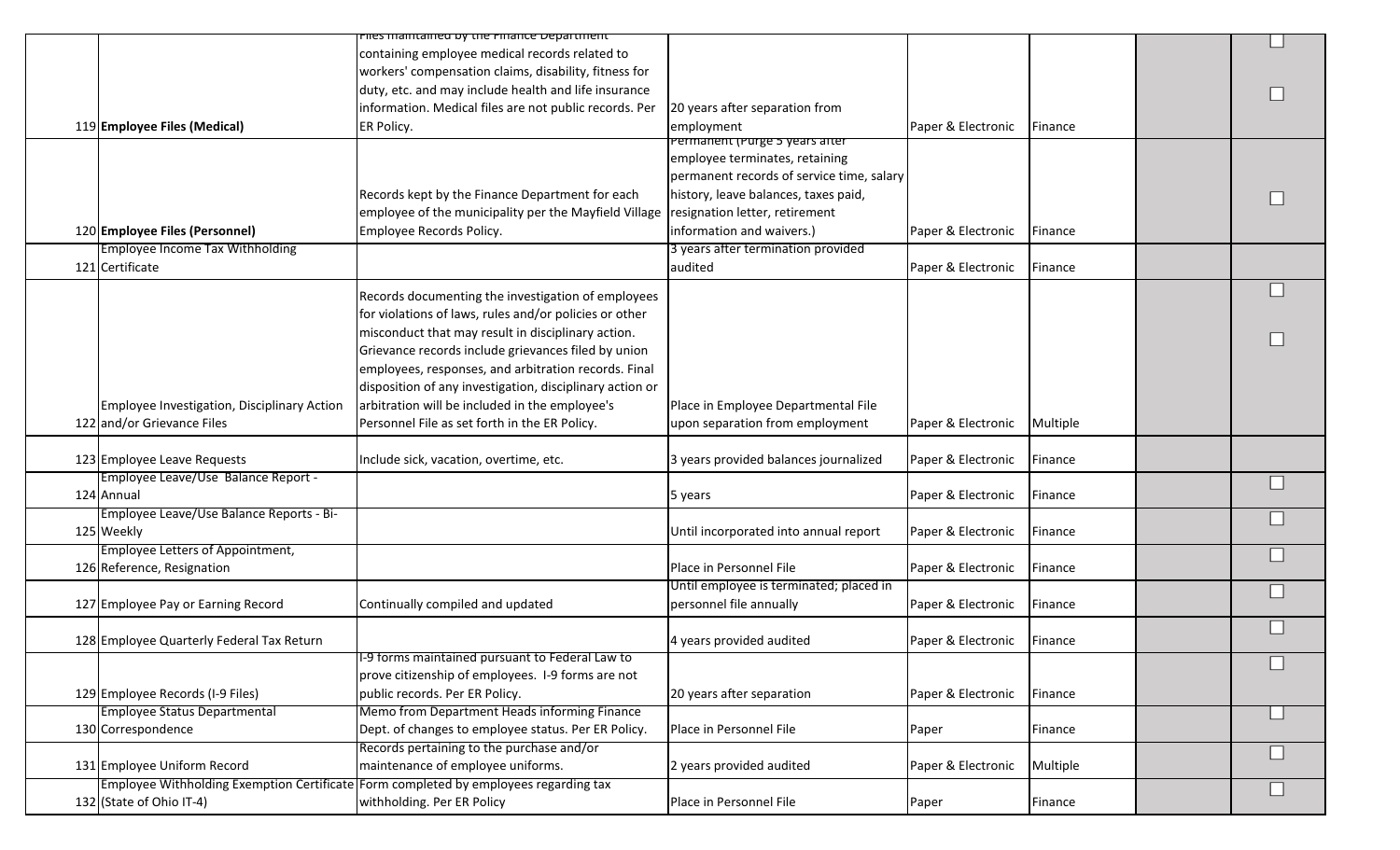|                                                 | Document signed by employees acknowledging                                                        |                                                           |                    |               |        |
|-------------------------------------------------|---------------------------------------------------------------------------------------------------|-----------------------------------------------------------|--------------------|---------------|--------|
| 133 Employer Policy Acknowledgement             | receipt of new or revised employer policies. Per ER<br>Policy.                                    | Place in Personnel File                                   | Paper              | Finance       |        |
|                                                 | Completed application forms or resumes provided to                                                |                                                           |                    |               |        |
|                                                 | the municipality during the hiring process                                                        |                                                           |                    |               |        |
| <b>Employment Applications or Resumes -</b>     | documenting qualification for the position. Per ER                                                | Place in Departmental Employee File                       |                    |               |        |
| 134 Hired                                       | Policy.                                                                                           | and/or Personnel File                                     | Paper              | Multiple      |        |
|                                                 | Completed application forms or resumes provided to                                                |                                                           |                    |               |        |
| <b>Employment Applications or Resumes - Not</b> | the municipality during the hiring process                                                        |                                                           |                    |               |        |
| 135 Hired                                       | documenting qualification for the position.                                                       | 1 year                                                    | Paper              | Multiple      |        |
| 136 Employment History Record Card              |                                                                                                   | Permanent                                                 | Paper              | Finance       |        |
|                                                 |                                                                                                   |                                                           |                    |               |        |
| 137 Employment Information Files                |                                                                                                   | Until superseded                                          | Paper & Electronic | Civil Service |        |
|                                                 | Records documenting all EMS billing, including                                                    |                                                           |                    |               | П      |
| 138 EMS Billing Records                         | monthly and closure reports.                                                                      | 3 years                                                   | Paper & Electronic | <b>Fire</b>   |        |
|                                                 |                                                                                                   |                                                           |                    |               |        |
| 139 Encumbrance and Expenditure Journal         | Annual report of requisitions and purchase orders.                                                | 3 years, provided audited                                 | Paper & Electronic | Finance       |        |
|                                                 |                                                                                                   |                                                           |                    |               |        |
| 140 Encumbrance Documents                       | Approved requisitions and purchase orders.                                                        | 3 years                                                   | Paper & Electronic | Finance       |        |
|                                                 | Report of e-check results of all municipal vehicles                                               |                                                           |                    |               |        |
| 141 EPA E-Check Report                          | (includes vehicles sold and purchased)<br>Make, model, VIN, ID#, or other pertinent information   | 6 years                                                   | Paper & Electronic | Service       |        |
| 142 Equipment Inventories                       | for vehicles and equipment.                                                                       |                                                           | Paper & Electronic | IAII          |        |
|                                                 | Records of all maintenance performed on vehicles and                                              | 3 years                                                   |                    |               |        |
| 143 Equipment Maintenance Records               | equipment.                                                                                        | For the life of the vehicle/equipment                     | Paper & Electronic | All           |        |
|                                                 | Includes registrations, permission slips, and waivers,                                            |                                                           |                    |               |        |
|                                                 | for all youth, adult and senior activities sponsored by                                           |                                                           |                    |               |        |
| 144 Event & Program Documents                   | the Parks & Recreation Department.                                                                | 3 years provided no claim pending                         | Paper & Electronic | Parks & Rec   |        |
| Executive or General Orders, Rules,             |                                                                                                   |                                                           |                    |               |        |
|                                                 | Regulations, Standard Operating Procedures   Orders, rules, regulations, SOPs issued to employees |                                                           |                    |               |        |
| 145 (SOP)                                       | of the Police Department.                                                                         | Until superceded, suspended or updated Paper & Electronic |                    | Police        |        |
|                                                 |                                                                                                   |                                                           |                    |               |        |
|                                                 | Records regarding arrests that have been expunged or                                              |                                                           |                    |               |        |
| 146 Expunged/Sealed Records                     | sealed by a Court of competent jurisdiction                                                       | Destroy immediately upon Court order                      | Paper & Electronic | Police        |        |
|                                                 | Records of projects within the municipality receiving                                             |                                                           |                    |               |        |
| 147 Federal Project Files                       | federal funds.                                                                                    | 5 years after completion of project                       | Paper & Electronic | Engineer      |        |
|                                                 |                                                                                                   |                                                           |                    |               | $\Box$ |
| 148 Federal Revenue Sharing Account             |                                                                                                   | 7 years, provided audited                                 | Paper & Electronic | Finance       |        |
| 149 Fee Books/Receipt Books                     | Records regarding the final disposition of any                                                    | 3 years, provided audited                                 | Paper              | Multiple      |        |
| Final Disposition of Disciplinary Investigation | disciplinary investigation or action that affects payroll.                                        |                                                           |                    |               |        |
| 150 or Action                                   | Per ER Policy.                                                                                    | Place in Personnel File                                   | Paper              | Finance       |        |
|                                                 |                                                                                                   |                                                           |                    |               |        |
| 151 Fingerprint Records                         |                                                                                                   | 25 years                                                  | Paper & Electronic | Police        |        |
|                                                 |                                                                                                   |                                                           |                    |               |        |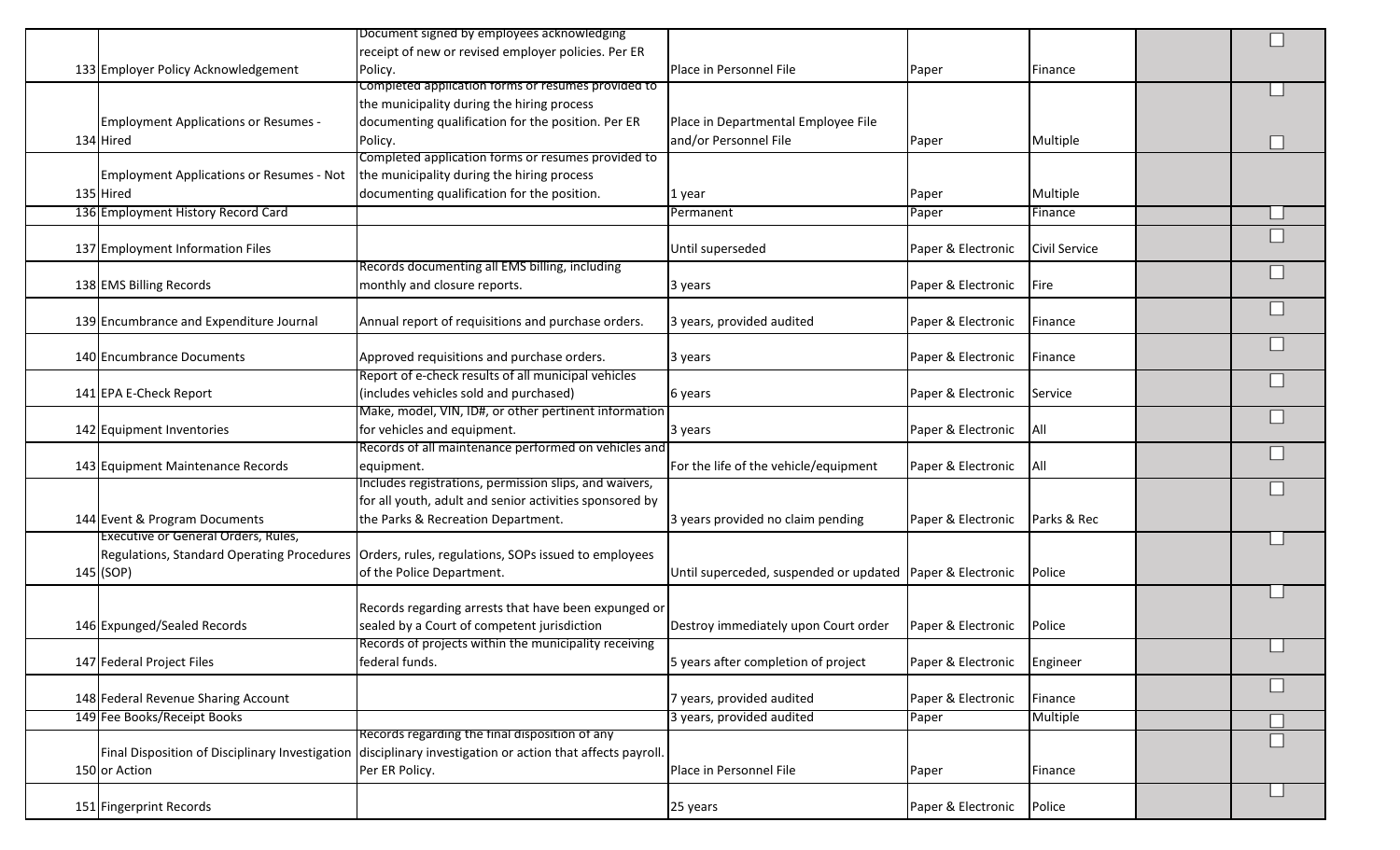|                                                                                    | Reports generated at the conclusion of a fire incident 20 years |                                          | Electronic         |                      |  |
|------------------------------------------------------------------------------------|-----------------------------------------------------------------|------------------------------------------|--------------------|----------------------|--|
| 152 Fire Incident Reports                                                          | if responded to by municipal Fire Dept.                         |                                          |                    | Fire                 |  |
|                                                                                    | Includes above and underground storage tank                     |                                          | Paper & Electronic |                      |  |
|                                                                                    | records, arson reports, fire investigation files, fire and      |                                          | Paper document     |                      |  |
|                                                                                    | loss record, inspection reports, fire protection                | Permanent                                | may be destroyed   |                      |  |
| 153 Fire Prevention Records                                                        | systems, violation notices.                                     |                                          | upon building      | Fire                 |  |
|                                                                                    | Inventories and other records for firearms issued to            |                                          |                    |                      |  |
| 154 Firearms Records                                                               | officers in the Police Department.                              | 3 years                                  | Paper & Electronic | Police               |  |
|                                                                                    | Applications and permits for possession and display of          |                                          |                    |                      |  |
| 155 Fireworks Application and Permits                                              | fireworks.                                                      | 3 years                                  | Paper & Electronic | <b>Fire</b>          |  |
|                                                                                    |                                                                 |                                          |                    |                      |  |
| 156 Fixed Assets Record                                                            |                                                                 | 10 years                                 | Paper & Electronic | Finance              |  |
|                                                                                    | Documented reports of past flooding within                      |                                          |                    |                      |  |
| 157 Flood Records                                                                  | municipality.                                                   | Permanent                                | Paper & Electronic | Service              |  |
|                                                                                    | Announcements and informational notices related to              |                                          |                    |                      |  |
| 158 Flyers, Posters, Bulletins, & Notices                                          | or promoting municipal events or functions.                     | Until obsolete or superseded             | Paper & Electronic | All                  |  |
|                                                                                    |                                                                 | Place in Medical File                    |                    |                      |  |
| 159 FMLA Requests                                                                  | Per ER Policy                                                   |                                          | Paper              | Finance              |  |
|                                                                                    | Order from a Court to the municipality to garnish an            | Until employee terminates or order       |                    |                      |  |
| 160 Garnishment Orders                                                             | employee's wages.                                               | rescinded                                | Paper & Electronic | Finance              |  |
|                                                                                    |                                                                 |                                          |                    |                      |  |
| 161 Gasoline Invoices                                                              | Invoices to Mayfield School District for fuel usage.            | 3 years                                  | Paper & Electronic | Service              |  |
|                                                                                    | Records of fuel usage by municipal and School District          |                                          |                    |                      |  |
|                                                                                    | vehicles. Includes gallons, vehicle, Dept and                   |                                          |                    |                      |  |
| 162 Gasoline Records                                                               | employee name.                                                  | 3 years                                  | Paper & Electronic | Multiple             |  |
|                                                                                    | Report of on and off-road equipment fuel usage and              |                                          |                    |                      |  |
| 163 Gasoline Tax Refund Report                                                     | gasoline tax refund.                                            | 3 years                                  | Paper              | Service              |  |
|                                                                                    |                                                                 |                                          |                    |                      |  |
| 164 General Ledger                                                                 |                                                                 | 25 years                                 | Paper & Electronic | Finance              |  |
|                                                                                    |                                                                 |                                          |                    |                      |  |
| General Orders, Directives, Policies, Rules,                                       | Documents generated internally and provided to                  |                                          |                    |                      |  |
| 165 Handbooks, Regulations or Procedures                                           | employees to direct employment activities.                      | Until obsolete or superseded             | Paper & Electronic | Admin                |  |
|                                                                                    | Grant applications from local businesses seeking loans          |                                          |                    |                      |  |
| 166 Grant Applications (Economic Development) or incentives from the municipality. |                                                                 | 5 years                                  | Paper & Electronic | Econ Dev             |  |
|                                                                                    | Records pertaining to successful applications for grant         |                                          |                    |                      |  |
| 167 Grant Files/Records - Federal and State                                        | funding.                                                        | 5 years if audited and disputes resolved | Paper & Electronic | Finance              |  |
| Grant Files/Records - Federal and State                                            | Records pertaining to unsuccessful applications for             |                                          |                    |                      |  |
| 168 (Unsuccessful                                                                  | grant funding.                                                  | <b>UNLAN</b>                             | Paper & Electronic | Multiple             |  |
|                                                                                    | Application to purchase a leaf permanently placed on            |                                          |                    |                      |  |
| 169 Grove Leaf Application                                                         | the wall at The Grove Amphitheatre.                             | <b>UNLAN</b>                             | Paper              | Admin                |  |
| 170 Haul Tickets                                                                   | Records of the delivery of various products                     | <b>UNLAN</b>                             | Paper              | Service              |  |
|                                                                                    | Reports of inspections performed by the Cuyahoga                |                                          |                    |                      |  |
| 171 Health Inspection Reports                                                      | County Health Department on municipal facilities.               | 5 years                                  | Paper & Electronic | Parks & Rec          |  |
|                                                                                    | Records of hearings before the Civil Service                    |                                          |                    |                      |  |
| 172 Hearing Case Files                                                             | Commission, including disposition.                              | 10 years                                 | Paper & Electronic | <b>Civil Service</b> |  |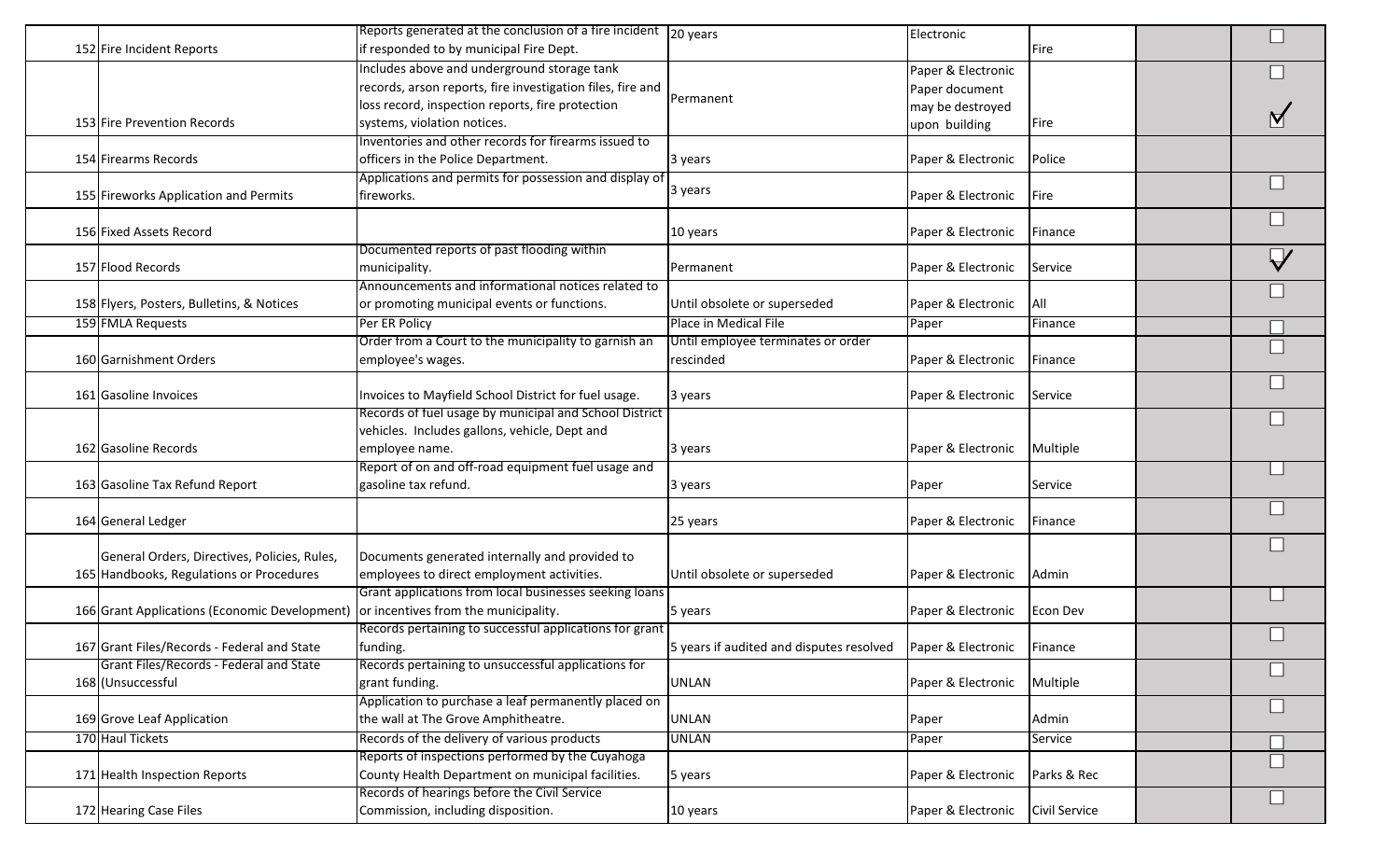|                                       | Address assigned to a parcel by Cuyahoga County                                                                                                                                                    |                                                                                    |                    |                 |   |
|---------------------------------------|----------------------------------------------------------------------------------------------------------------------------------------------------------------------------------------------------|------------------------------------------------------------------------------------|--------------------|-----------------|---|
| 173 House Number Record               | <b>Fiscal Office</b>                                                                                                                                                                               | Permanent                                                                          | Paper & Electronic | <b>Building</b> | A |
| 174 Hydrant Permits                   | Permits for hydrant use                                                                                                                                                                            | 3 years                                                                            | Paper & Electronic | Fire            |   |
| 175 Hydrant Repair Requests           | Reports of hydrants needing repair                                                                                                                                                                 | Until repaired or UNLAN                                                            | Paper & Electronic | Fire            |   |
| 176 Incident Report Form              | Form used to document incidents of improper<br>conduct by employees or patrons.                                                                                                                    | 3 years provided no claim pending or 3<br>years after patron reaches the age of 18 | Paper & Electronic | Parks & Rec     |   |
| 177 Independent Contractor Agreements | Incidental agreements for support services,<br>entertainment, vendors, etc. that do not require<br>Council approval.                                                                               | 3 years                                                                            | Paper & Electronic | Parks & Rec     |   |
| 178 Index to Burial Plots             |                                                                                                                                                                                                    | Permanent                                                                          | Paper              | Cemetery        | V |
| 179 Inspection Reports                | Reports of inspection of buildings, grounds, parks or<br>other facilities.                                                                                                                         | 7 years from date of inspection                                                    | Paper              | Multiple        |   |
| 180 Insurance Certificates            | Certificate of Liability required for approval of<br><b>Contractor Registration Certificate</b>                                                                                                    | 2 years after expiration, provided no<br>claims pending                            | Paper & Electronic | <b>Building</b> |   |
| 181 Insurance Enrollment Record       | Information regarding employee enrollment in health<br>or other insurance plan.                                                                                                                    | Place in Medical File                                                              | Paper              | Finance         |   |
| 182 Insurance Policies                |                                                                                                                                                                                                    | 2 years after expiration, provided no<br>claims pending                            | Paper & Electronic | Finance         |   |
| 183 Intergovernmental Tax Receipts    |                                                                                                                                                                                                    | 3 years, provided audited                                                          | Paper & Electronic | Finance         |   |
| 184 Internal Fire Department Forms    | Misc. documents including daily check sheets<br>(WT/Squad), shift/hours coverage forms, overtime<br>tracking log, gas disbursement records, rider waivers,<br>station visitor sign-in sheets, etc. | 2 years                                                                            | Paper & Electronic | Fire            |   |
| 185 Investment Records                |                                                                                                                                                                                                    | 3 years, provided audited                                                          | Paper & Electronic | Finance         |   |
| 186 Invoices and Supporting Documents |                                                                                                                                                                                                    | 3 years, provided audited                                                          | Paper & Electronic | Finance         |   |
| 187 Jail/Prisoner Records             | All records pertaining to prisoners held or transported<br>to another location by the Police Department.                                                                                           | 3 years                                                                            | Paper & Electronic | Police          |   |
| 188 Job Classification List           | List of positions in the classified service.                                                                                                                                                       | Until superseded                                                                   | Paper & Electronic | Civil Service   | ᆸ |
| 189 Job Descriptions                  | Descriptions of duties and responsibilities for each<br>classification or position with the municipality.                                                                                          | 1 year after superseded                                                            | Paper & Electronic | Admin           |   |
| 190 Junk Vehicle Records              | Records of all junk vehicles handled by the Police<br>Department, including unclaimed and abandoned<br>vehicles and BMV Afficavit 4204E.                                                           | 3 years after sale or other disposition                                            | Paper & Electronic | Police          |   |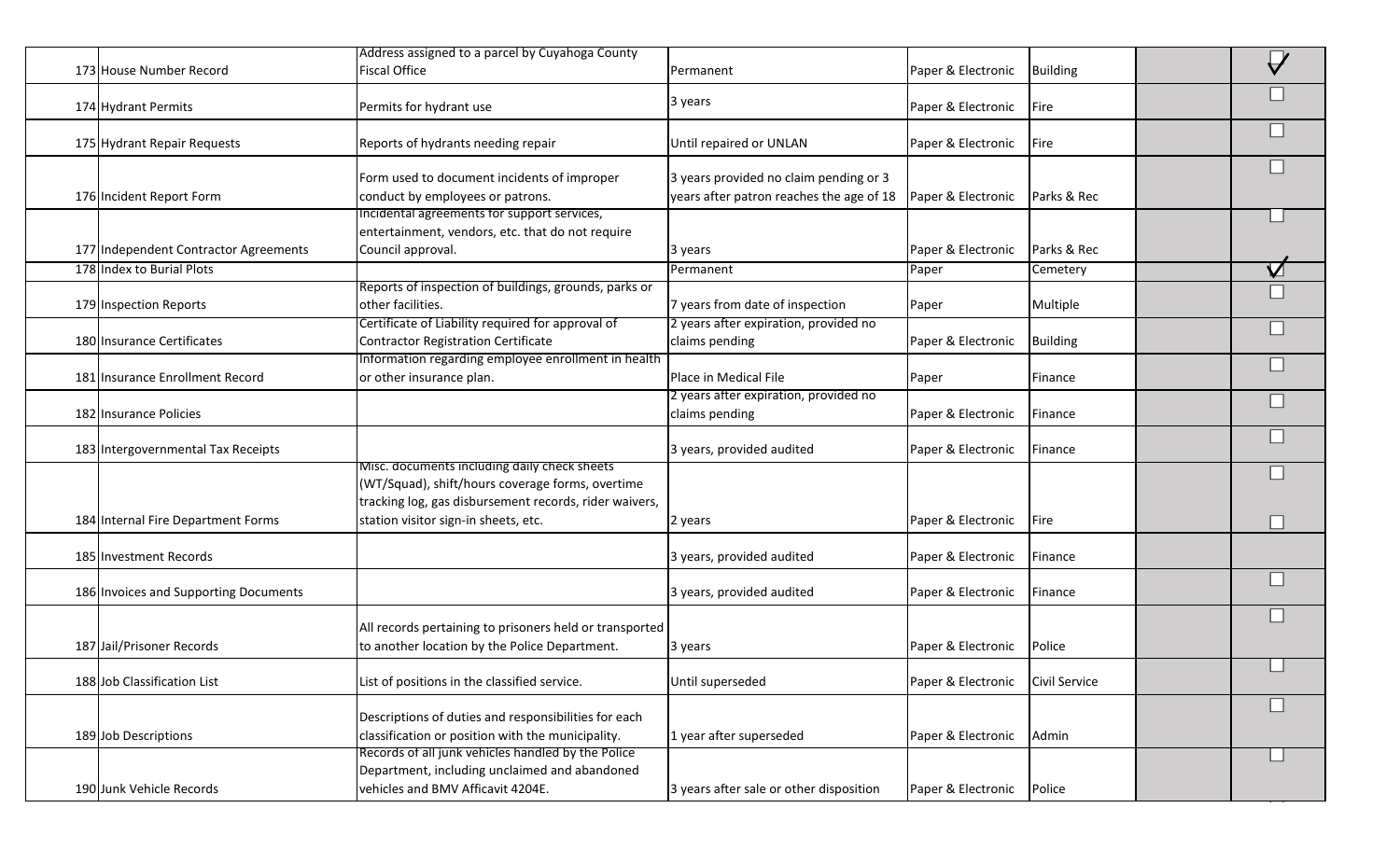|                                        | State of Ohio that is approved by the municipality and                |                                     |                    |               |   |
|----------------------------------------|-----------------------------------------------------------------------|-------------------------------------|--------------------|---------------|---|
| 199 Liquor License Requests - Approved | the State.                                                            | 3 years                             | Paper & Electronic | Council Clerk |   |
|                                        | Application for a liquor license to be issued by the                  |                                     |                    |               |   |
|                                        | State of Ohio that is denied by the municipality or the               |                                     |                    |               |   |
| 200 Liquor License Requests - Denied   | State.                                                                | 1 year                              | Paper & Electronic | Council Clerk |   |
|                                        | Records documenting preventive maintenance work                       |                                     |                    |               |   |
| 201 Maintenance Records                | done on equipment.                                                    | Life of equipment                   | Paper              | Multiple      |   |
|                                        | Documents generated to assist seasonal Parks &                        |                                     |                    |               |   |
|                                        | Recreation employees with understanding rules and                     |                                     |                    |               |   |
| 202 Manuals & Handbooks                | expectations.                                                         | Until superseded                    | Paper & Electronic | Parks & Rec   |   |
|                                        |                                                                       |                                     |                    |               |   |
| 203 MARCS Electricity Invoices         | Billing records for MARCS Electricity usage.                          | 3 years                             | Paper & Electronic | Fire          |   |
|                                        | Copy of certificate signed by the Mayor when                          |                                     |                    |               |   |
|                                        | performing a marriage ceremony. Original is sent to                   |                                     |                    |               |   |
| 204 Marriage Certificate               | the Court.                                                            | 5 years provided audited            | Paper & Electronic | Admin         |   |
|                                        | Detailed information prepared by the manufacturer                     |                                     |                    |               |   |
| 205 Material Safety Data Sheets        | of a hazardous chemical                                               | Until obsolete or superseded        | Paper & Electronic | All           |   |
| 206 Medical Leave of Absence Forms     | Per ER Policy                                                         | Place in Medical File               | Paper              | Finance       | П |
|                                        | Documents provided to an employee by a doctor                         |                                     |                    |               |   |
|                                        | certifying that the employee is medically able to                     |                                     |                    |               |   |
| 207 Medical Return to Work Slips       | return to work. Per ER Policy.                                        | Place in Departmental Employee File | Paper              | Multiple      |   |
|                                        | Official record of the proceedings of a meeting;                      |                                     |                    |               |   |
| 208 Meeting Minutes                    | approved original.                                                    | Permanent                           | Paper & Electronic | All           |   |
|                                        | Official record of the proceedings of a meeting; audio                |                                     |                    |               |   |
|                                        |                                                                       |                                     |                    |               |   |
| 209 Meeting Minutes - Audio or Video   | or video recording.                                                   | 1 year                              | Electronic         | All           |   |
| 210 Meeting Notices                    | Notices of upcoming meeting dates and times<br>provided to the media. |                                     | Paper & Electronic |               |   |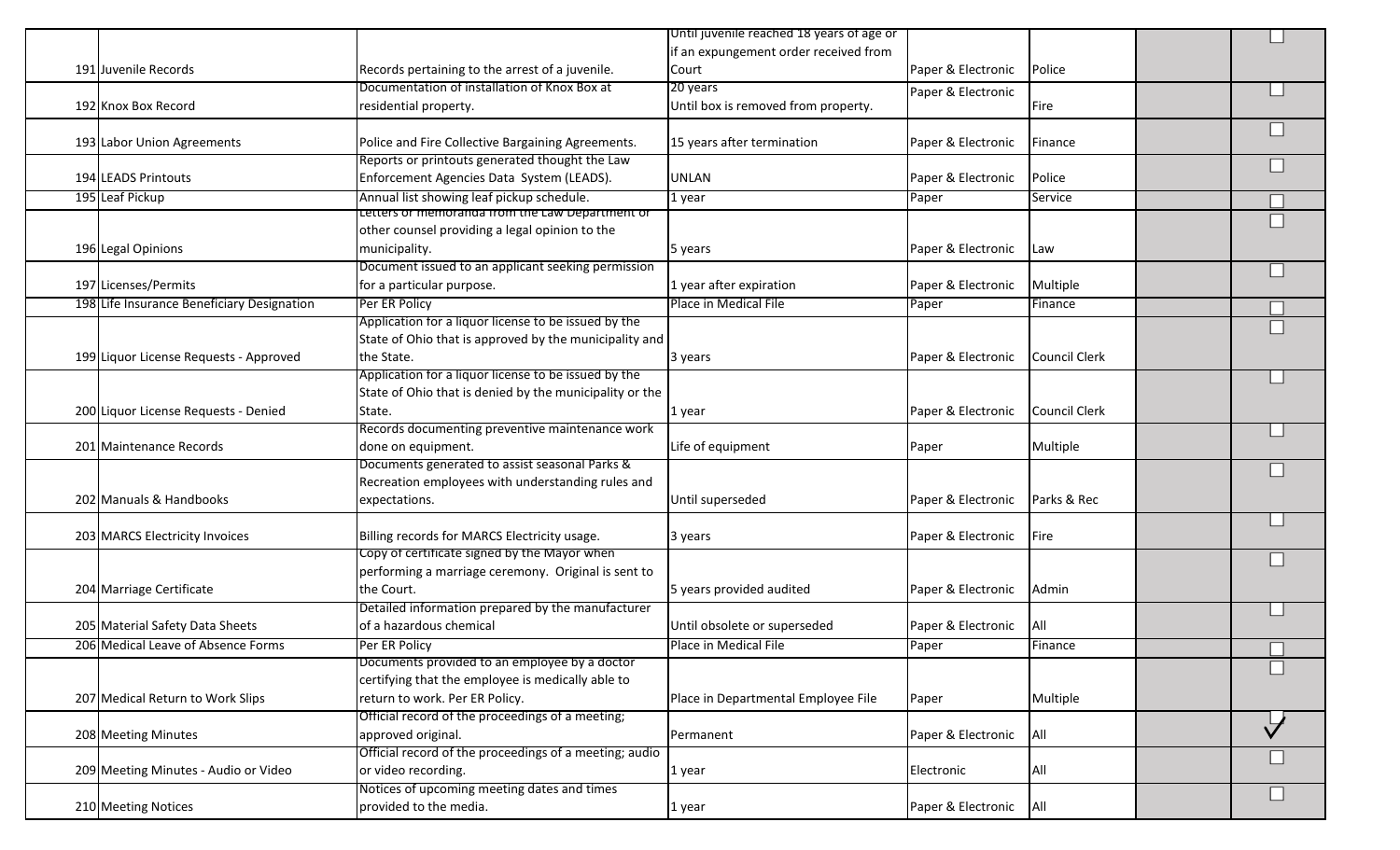|                                                | Record of incidents/infractions that cause a patron of  |                                          |                    |                      |              |
|------------------------------------------------|---------------------------------------------------------|------------------------------------------|--------------------|----------------------|--------------|
| Membership/Visitor Suspension and              | a recreational or other municipal facility to no longer |                                          |                    |                      |              |
|                                                |                                                         |                                          |                    |                      |              |
| 211 Termination                                | be admitted for a specified amount of time.             | 5 years                                  | Paper              | Parks & Rec          |              |
|                                                |                                                         |                                          |                    |                      |              |
|                                                | Application to purchase a memorial plaque placed on     | 2 years after plaque is removed from     |                    |                      |              |
| 212 Memorial Bench Plaque Application          | a municipal bench for a period of 10 years.             | bench                                    | Paper              | Admin                |              |
|                                                | Documents of all MIPOD activities, including            |                                          |                    |                      |              |
|                                                | registratons, volunteer lists, activation and exercise  |                                          |                    |                      |              |
| 213 MIPOD Records                              | documents.                                              | 3 years or UNLAN                         | Paper & Electronic | Fire                 |              |
|                                                | Report of a missing person within the jurisdiction of   |                                          |                    |                      |              |
| 214 Missing Person Report                      | the Police Department.                                  | 2 years after case closed                | Paper & Electronic | Police               |              |
|                                                |                                                         |                                          |                    |                      |              |
| 215 Monthly Statement of Balances              |                                                         | 3 years, provided audited                | Paper & Electronic | Finance              |              |
|                                                | Annual list of residents who request and receive a      |                                          |                    |                      |              |
| 216 Mulch Deliveries                           |                                                         |                                          |                    |                      |              |
|                                                | delivery of leaf mulch from the Service Dept.           | 1 year                                   | Paper & Electronic | Service              |              |
|                                                |                                                         |                                          |                    |                      | $\sqrt{2}$   |
| 217 Municipal Financial Report - Annual        | Annual                                                  | Permanent                                | Paper & Electronic | Finance              |              |
| Municipal Financial Report - Monthly,          |                                                         |                                          |                    |                      |              |
| 218 Quarterly, Semiannual                      |                                                         | <b>UNLAN</b>                             | Paper & Electronic | Finance              |              |
|                                                | Records concerning the negotiation of contracts         |                                          |                    |                      |              |
| 219 Negotiation File                           | and/or agreements.                                      | <b>UNLAN</b>                             | Paper & Electronic | <b>All</b>           |              |
|                                                | Records concerning the negotiation of contracts         |                                          |                    |                      |              |
| <b>Negotiation File (Collective Bargaining</b> | and/or agreements between the Village and               |                                          |                    |                      |              |
| 220 Agreements)                                | employee unions.                                        | 10 years                                 | Paper & Electronic | Multiple             |              |
|                                                |                                                         |                                          |                    |                      |              |
| 221 Notification of Pay Step Increase          |                                                         | Until superseded, copy in Personnel file | Paper & Electronic | Finance              |              |
|                                                | Form signed by appointed employees after                |                                          |                    |                      |              |
|                                                |                                                         |                                          |                    |                      |              |
| 222 Oath of Office (Appointed Employees)       | administration of the oath of office. Per ER Policy     | Place in Personnel File                  | Paper              | Finance              |              |
|                                                | Documents signed by committee, commission or            |                                          |                    |                      |              |
| 223 Oaths of Office - Committee Members        | board members required to take an oath of office.       | 6 months after expiration of term        | Paper              | Council Clerk        |              |
|                                                | Document signed by elected or appointed officials       |                                          |                    |                      |              |
| 224 Oaths of Office - Elected Officials        | required to take an oath of office.                     | 10 years after leaving office            | Paper & Electronic | <b>Council Clerk</b> |              |
|                                                | Building Official approval permit to occupy a structure |                                          |                    |                      |              |
| 225 Occupancy Permit                           | for business or residental purposes.                    | Permanent                                | Paper & Electronic | Building             | $\checkmark$ |
| <b>Occupancy Plan Review/Submitted</b>         | Occupancy plans and documents for commercial            |                                          | Paper & Electronic |                      |              |
| 226 Plans/Documents                            | buildings.                                              | UNLAN                                    |                    | Fire                 |              |
|                                                |                                                         |                                          |                    |                      |              |
| 227 Ohio New Hire Reporting Form (JFS07048)    | Per ER Policy                                           | Place in Personnel File                  | Paper              | Finance              |              |
|                                                |                                                         |                                          |                    |                      |              |
|                                                |                                                         |                                          |                    |                      |              |
| 228 Ohio Utilities Protection Service Reports  | Requests to mark utilities prior to digging.            | 3 years                                  | Electronic         | Service              |              |
|                                                |                                                         |                                          |                    |                      |              |
| 229 Ohio Wage and Tax Statement Transmittal    |                                                         | 6 years, provided audited                | Paper & Electronic | Finance              |              |
|                                                |                                                         |                                          |                    |                      |              |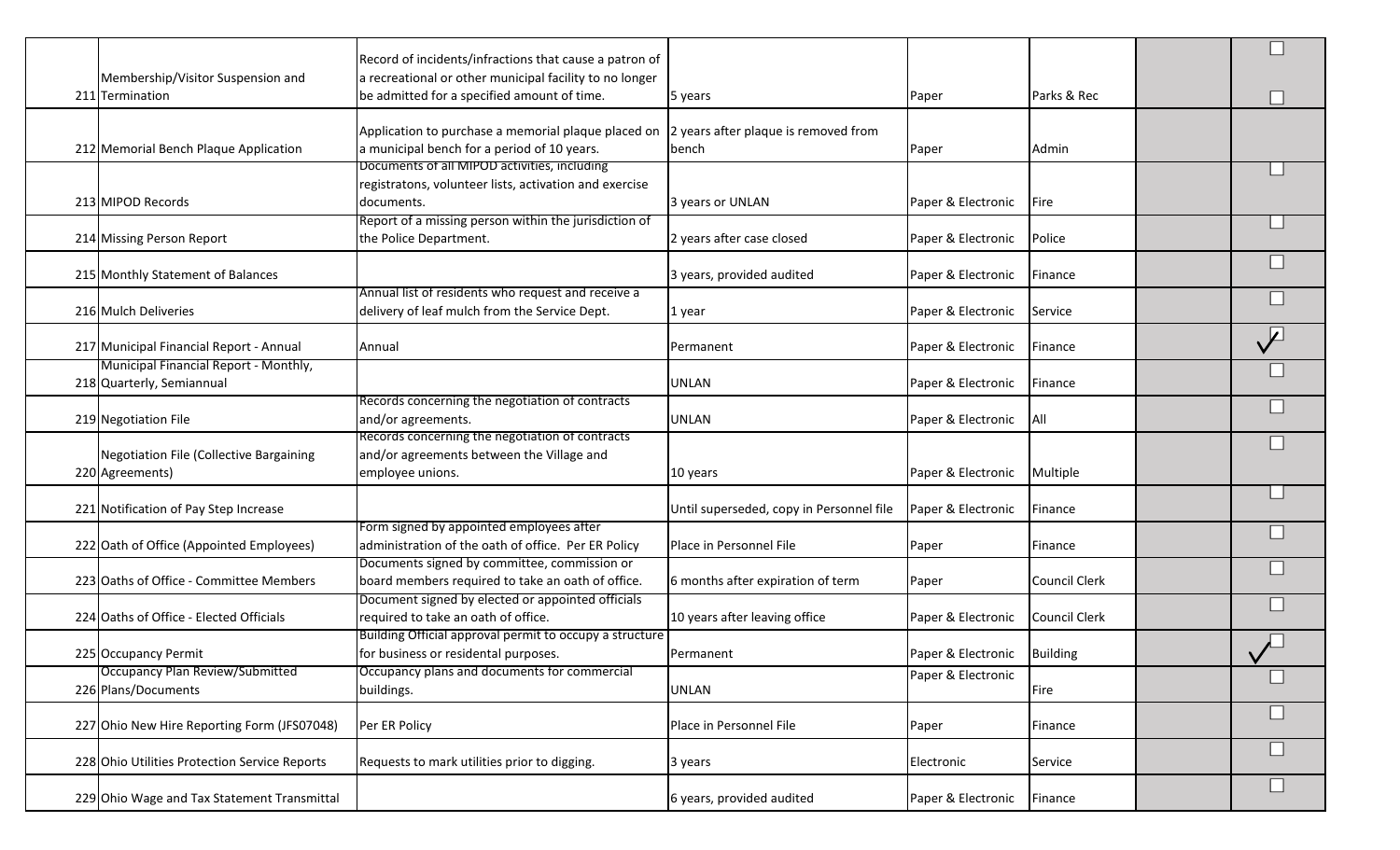| <b>OPERS Independent Contractor</b><br>230 Acknowledgement Form |                                                          | 6 years, provided audited                                             | Paper              | Finance              |  |
|-----------------------------------------------------------------|----------------------------------------------------------|-----------------------------------------------------------------------|--------------------|----------------------|--|
|                                                                 |                                                          |                                                                       |                    |                      |  |
| 231 OPERS Personal History Record (Form A)                      | Per ER Policy                                            | Place in Personnel File                                               | Paper              | Finance              |  |
|                                                                 | Ordinances or laws voted upon by the Council of the      |                                                                       |                    |                      |  |
| 232 Ordinances                                                  | municipality.                                            | Permanent                                                             | Paper & Electronic | <b>Council Clerk</b> |  |
|                                                                 | Charts documenting the structure or hierarchy of a       |                                                                       |                    |                      |  |
| 233 Organizational Charts                                       | municipal department.                                    | Until obsolete or superseded                                          | Paper & Electronic | <b>All</b>           |  |
| 234 OSHA Related Records                                        |                                                          | 20 years                                                              | Paper & Electronic | Finance              |  |
| 235 Packing Slips / Delivery Slips                              | Information documenting shipments or deliveries.         | <b>UNLAN</b>                                                          | Paper              | All                  |  |
|                                                                 |                                                          |                                                                       |                    |                      |  |
| 236 Parking Citations                                           | Records documenting parking infractions.                 | 3 years                                                               | Paper & Electronic | Police               |  |
|                                                                 | Brochure documenting programs and events                 |                                                                       |                    |                      |  |
| 237 Parks & Recreation Brochure                                 | sponsored by the Parks & Recreation Department.          | Until obsolete or superseded                                          | Electronic         | Parks & Rec          |  |
|                                                                 |                                                          |                                                                       |                    |                      |  |
| 238 Pay-in Records                                              |                                                          | 3 years, provided audited                                             | Paper & Electronic | Finance              |  |
|                                                                 |                                                          |                                                                       |                    |                      |  |
| 239 Payroll Journal                                             | Includes records and annual cumulative printout          | 50 years                                                              | Paper & Electronic | Finance              |  |
| 240 Payroll Journal - Weekly/Monthly                            |                                                          | 3 years provided audited and cumulative<br>employee payroll retained. | Paper & Electronic | Finance              |  |
|                                                                 |                                                          | Until project successfully completed and                              |                    |                      |  |
| 241 Performance Bonds                                           |                                                          | accepted                                                              | Paper              | Finance              |  |
|                                                                 |                                                          |                                                                       |                    |                      |  |
| 242 Permits - All types                                         | Consent to permit holder to perform work                 | 3 years provided audited                                              | Paper & Electronic | <b>Building</b>      |  |
|                                                                 |                                                          |                                                                       |                    |                      |  |
| 243 PERS Refund or Waiver Application                           |                                                          | Permanent                                                             | Paper & Electronic | Finance              |  |
|                                                                 | Handwritten or electronic notes taken for personal       |                                                                       |                    |                      |  |
| 244 Personal Notes                                              | use.                                                     | <b>UNLAN</b>                                                          | Paper & Electronic | All                  |  |
|                                                                 | Records that document the types of pesticides            |                                                                       |                    |                      |  |
| 245 Pesticide Application Records                               | sprayed on municipal property                            | 5 years                                                               | Paper              | Service              |  |
|                                                                 | Petitions signed by residents of the municipality and    |                                                                       |                    |                      |  |
| 246 Petitions                                                   | presented to Council for action.                         | 5 years                                                               | Paper & Electronic | Council Clerk        |  |
| 247 Petty Cash Record                                           |                                                          | 3 years, provided audited                                             | Paper & Electronic | Finance              |  |
|                                                                 |                                                          | 6 months, then appraise for historic                                  |                    |                      |  |
| 248 Photos (include prints, slides, digital copies)             | Photos of events, projects, properties, etc.             | value                                                                 | Paper & Electronic | All                  |  |
|                                                                 | Agenda & Approved Minutes of Planning Commission         |                                                                       |                    |                      |  |
| 249 Planning Commission Case Files                              | <b>Hearings</b>                                          | 10 years provided no action pending                                   | Paper & Electronic | <b>Building</b>      |  |
| 250 Plat Maps                                                   |                                                          | Permanent                                                             | Paper              | Cemetery             |  |
|                                                                 | Written reports of all incidents involving action by the |                                                                       |                    |                      |  |
| 251 Police Incident Reports                                     | Police Department.                                       | 2 years                                                               | Paper & Electronic | Police               |  |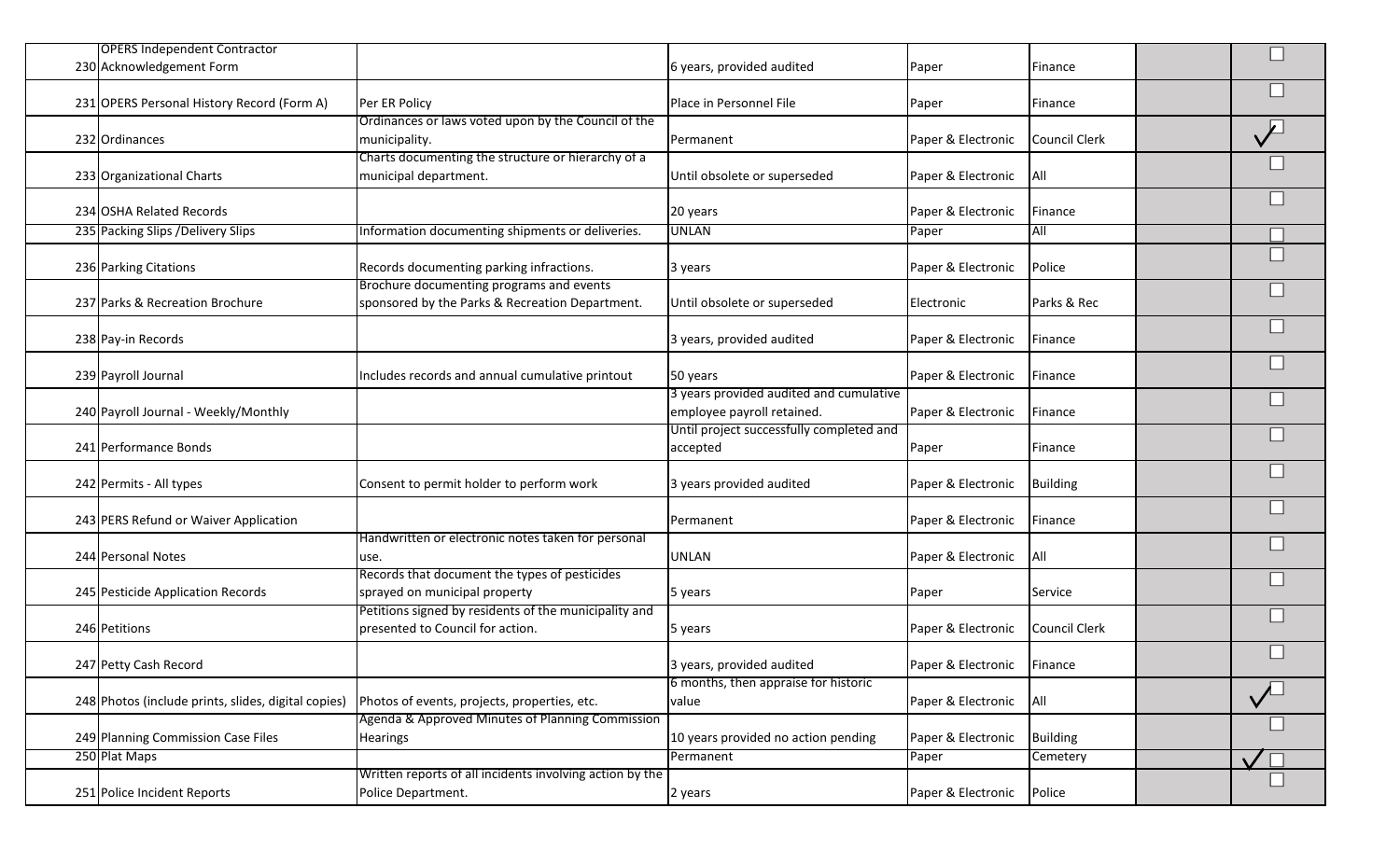|                                | In-service sign-in sheets; American Red Cross record                                 |                                           |                    |                 |  |
|--------------------------------|--------------------------------------------------------------------------------------|-------------------------------------------|--------------------|-----------------|--|
|                                | Sheets; Infraction forms, sanitation and safety                                      |                                           |                    |                 |  |
| 252 Pool Facility Documents    | reports, operation reports.                                                          | 5 years after pool ceases operation       | Paper & Electronic | Parks & Rec     |  |
|                                |                                                                                      |                                           |                    |                 |  |
| 253 Postal Mailing Lists       | Mailing lists generated to send mail to specific groups Until obsolete or superseded |                                           | Paper & Electronic | Admin           |  |
|                                | Logs of registered/certified/insured mail; postage                                   |                                           |                    |                 |  |
| 254 Postal Records             | meter documents                                                                      | 2 years                                   | Paper & Electronic | Admin           |  |
|                                | Presentations used for meetings, internally or to the                                |                                           |                    |                 |  |
| 255 Powerpoint Presentations   | public.                                                                              | 3 years; appraise for historic value      | Paper & Electronic | <b>All</b>      |  |
|                                | Documentation of floor plans of commercial                                           |                                           |                    |                 |  |
|                                | properties located in municipality, used to identify                                 |                                           |                    |                 |  |
| 256 Pre-Plans                  | ingress/egress in case of emergency.                                                 | Until obsolete or superseded              | Paper & Electronic | <b>Fire</b>     |  |
|                                | Announcements sent to the media to inform the                                        |                                           |                    |                 |  |
| 257 Press/News Releases        | public about actions, events or programs.                                            | 3 years                                   | Paper & Electronic | Admin           |  |
|                                |                                                                                      |                                           |                    |                 |  |
| 258 Prevailing Wage Records    |                                                                                      | 3 years                                   | Paper & Electronic | Finance         |  |
| 259 Prisoner Booking Video     | Recordings of prisoner bookings.                                                     | 30 days provided no action pending        | Electronic         | Police          |  |
|                                |                                                                                      |                                           |                    |                 |  |
|                                | Proclamations issued by the Mayor to congratulate or                                 |                                           |                    |                 |  |
| 260 Proclamations              | recognize events, businesses or individuals.                                         | 10 years                                  | Paper & Electronic | Admin           |  |
|                                | Brochures or programs prepared to describe                                           |                                           |                    |                 |  |
| 261 Program Brochures          | scheduled events.                                                                    | Until obsolete or superseded              | Paper & Electronic | All             |  |
|                                | Registration information for all Parks & Recreation                                  |                                           |                    |                 |  |
| 262 Program Registrations      | programs and special events.                                                         | 3 years                                   | Electronic         | Parks & Rec     |  |
|                                | Project schedule, work & management plan                                             |                                           |                    |                 |  |
| 263 Project Planning Files     | documents and up-to-date status reports                                              | 5 years after final project report        | Paper & Electronic | <b>Building</b> |  |
|                                |                                                                                      |                                           |                    |                 |  |
| 264 Project Reports            | Formal recoird of the state of the Project                                           | 25 years then appraise for historic value | Paper & Electronic | <b>Building</b> |  |
|                                | Concerns received requesting Bidg Commissioner to                                    |                                           |                    |                 |  |
|                                | investigate properties for possible violation of                                     |                                           |                    |                 |  |
|                                | building/zoning code related to maintenance and/or                                   |                                           |                    |                 |  |
| 265 Property Complaints        | safety issues                                                                        | 2 years provided no action pending        | Paper & Electronic | <b>Building</b> |  |
|                                |                                                                                      |                                           |                    |                 |  |
| 266 Property Inventories       |                                                                                      | 3 years                                   | Paper & Electronic | Finance         |  |
|                                |                                                                                      |                                           |                    |                 |  |
| 267 Property Room Records      | Includes releases, transfers, disposals.                                             | 3 years                                   | Paper & Electronic | Police          |  |
|                                | Requests made by individuals for records of the                                      |                                           |                    |                 |  |
| 268 Public Records Request     | municipality (can be made in any form).                                              | 2 years                                   | Paper & Electronic | Council Clerk   |  |
|                                | Log of public records requests received, includes date                               |                                           |                    |                 |  |
|                                | request was received, date response was provided,                                    |                                           |                    |                 |  |
| 269 Public Records Request Log | etc.                                                                                 | 5 years                                   | Paper & Electronic | Council Clerk   |  |
|                                | Publications distributed to the public documenting                                   |                                           |                    |                 |  |
| 270 Publications               | activities of the municipality.                                                      | Permanent                                 | Electronic         | Admin           |  |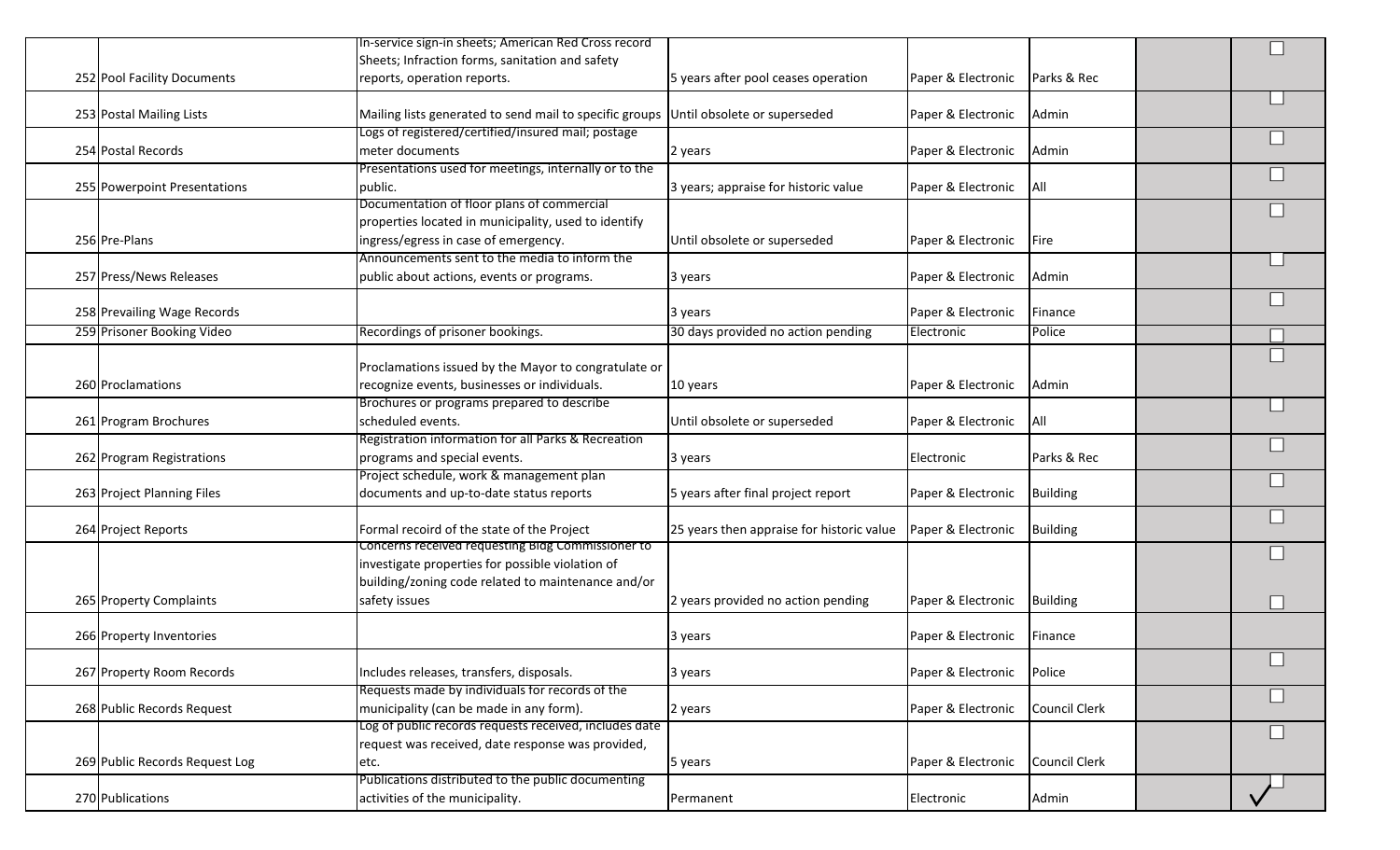|                                                |                                                                                         |                                           | Paper & Electronic         |             |  |
|------------------------------------------------|-----------------------------------------------------------------------------------------|-------------------------------------------|----------------------------|-------------|--|
| 271 Purchase Orders                            | Purchase Orders issued by the Finance Department.                                       | 3 years provided audited                  |                            | Finance     |  |
|                                                | Form used to list one-time disposal of obsolete                                         |                                           | Paper                      |             |  |
|                                                | records pursuant to municipality's Records Retention                                    |                                           |                            |             |  |
| 272 RC-1 One-Time Disposal of Obsolete Records | Schedule (RC-2).                                                                        | Permanent                                 |                            | Multiple    |  |
|                                                |                                                                                         |                                           | Paper & Electronic         |             |  |
|                                                | A schedule approved by the Ohio History Connection                                      |                                           |                            |             |  |
|                                                | and Auditor of State setting forth the retention period                                 |                                           |                            |             |  |
| 273 RC-2 Records Retention Schedule            | for various records kept by the municipality.                                           | Until superceded or updated               |                            | Admin       |  |
|                                                | Form used to list records being disposed of according                                   |                                           | Paper                      |             |  |
|                                                | to the time periods contained in the munipality's<br>Records Retention Schedule (RC-2). |                                           |                            |             |  |
| 274 RC-3 Certificate of Records Disposal       |                                                                                         | Permanent                                 |                            | Multiple    |  |
| 275 Receipts/Receipt Books                     | Records of payments made to the municipality.                                           | 2 years provided audited                  | Paper & Electronic         | All         |  |
|                                                |                                                                                         |                                           |                            |             |  |
| 276 Receiving Documents                        |                                                                                         | 3 years                                   | Paper & Electronic         | Finance     |  |
|                                                |                                                                                         |                                           |                            |             |  |
| 277 Record of Funds Received                   |                                                                                         | 3 years, provided audited                 | Paper & Electronic         | Finance     |  |
|                                                | Local records check requests from other law                                             |                                           |                            |             |  |
| 278 Records Check Requests                     | enforcement agencies.                                                                   | 2 years                                   | Paper                      | Police      |  |
|                                                | Documentation of requested records made to the                                          |                                           |                            |             |  |
| 279 Records Requests                           | municipality by the public.                                                             | 3 years                                   | Paper & Electronic         | All         |  |
|                                                |                                                                                         |                                           |                            |             |  |
| 280 Recovered Property Record                  | Recovered property records.                                                             | 2 years after disposal of property        | Paper & Electronic         | Police      |  |
|                                                | Reports regarding the amount of recycleables picked                                     |                                           |                            |             |  |
| 281 Recycling Reports                          | up by refuse company                                                                    | 5 years                                   | Paper                      | Service     |  |
| 282 Reference/Library Materials                | Sheets provided to update reference books.                                              | Until obsolete or superseded.             | Paper                      | All         |  |
|                                                | Information regarding requests for refunds for Parks                                    |                                           |                            |             |  |
|                                                | & Recreation programs provided to the Finance Dept.                                     |                                           |                            |             |  |
| 283 Refund Requests                            | for processing.                                                                         | 5 years, provided audited                 | Paper & Electronic         | Parks & Rec |  |
|                                                | Completed forms for the rental of any Village facilities                                |                                           |                            |             |  |
|                                                | or equipment (Includes Community Room, pavilions,                                       |                                           |                            |             |  |
| 284 Rental Applications                        | tools, etc.)                                                                            | 3 years                                   | Paper & Electronic         | All         |  |
|                                                | Includes cash books, reports, receipts and                                              |                                           |                            |             |  |
| 285 Report of Cash Received                    | disbursements                                                                           | 3 years, provided audited                 | Paper & Electronic Finance |             |  |
|                                                |                                                                                         |                                           |                            |             |  |
| 286 Report to Auditor of State                 | Annual                                                                                  | 5 years                                   | Paper & Electronic         | Finance     |  |
| 287 Report to Bureau of Employment Services    |                                                                                         | Place in Personnel File                   |                            |             |  |
|                                                | Documents generated internally or by an outside                                         |                                           | Paper                      | Finance     |  |
|                                                | consultant that provide information regarding a                                         |                                           |                            |             |  |
| 288 Reports                                    | particular topic or investigation.                                                      | 5 years, then appraise for historic value | Paper & Electronic   All   |             |  |
|                                                |                                                                                         |                                           |                            |             |  |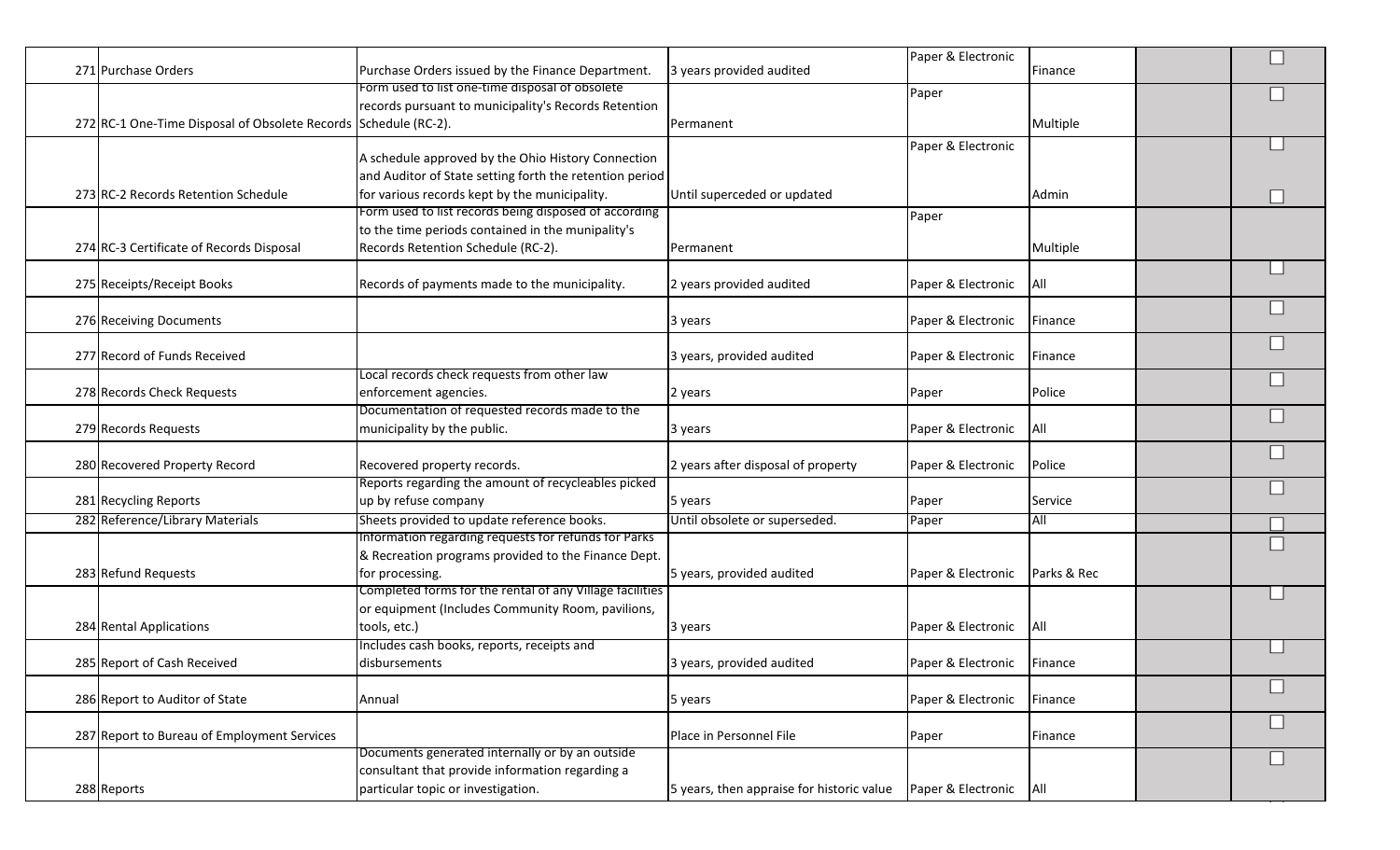|                                            | Forms submitted to Finance Department requesting<br>issuance of a Purchase Order Number for   |                                       |                    |                            |           |
|--------------------------------------------|-----------------------------------------------------------------------------------------------|---------------------------------------|--------------------|----------------------------|-----------|
| 289 Requisitions                           | expenditures.                                                                                 | 3 years, provided audited             | Paper              | All                        |           |
|                                            | Resolutions voted upon by the Council of the                                                  |                                       |                    |                            |           |
| 290 Resolutions                            | municipality.                                                                                 | Permanent                             | Paper & Electronic | Council Clerk              |           |
|                                            |                                                                                               |                                       |                    |                            |           |
| 291 Retirement System Records              |                                                                                               | Place in Personnel File               | Paper & Electronic | Finance                    |           |
|                                            | Application to appear before the Planning                                                     |                                       |                    |                            |           |
| 292 Rezoning Applications                  | Commission to change the zoning of a site                                                     | Until final action taken and recorded | Paper & Electronic | <b>Building</b>            |           |
|                                            |                                                                                               |                                       |                    |                            |           |
| 293 Rezoning Case Files                    | Minute records decision on rezoning request                                                   | 5 years after decision                | Paper & Electronic | <b>Building</b>            |           |
| 294 Ride Along Forms                       | Documents completed by non-police personnel who<br>accompany police officers in a police car. | <b>UNLAN</b>                          |                    | Police                     |           |
|                                            | Records of the installation of sanitary sewers within                                         |                                       | Paper              |                            |           |
| 295 Sanitary Sewer Records                 | the municipality.                                                                             | Permanent                             | Paper & Electronic | Engineer                   |           |
|                                            | Application forms completed to receive awards from                                            |                                       |                    |                            |           |
| 296 Scholarship Applications               | the Debbie Hudacko Scholarship Fund.                                                          | 3 years                               | Paper & Electronic | Parks & Rec                |           |
|                                            | Newletter mailed to senior residents describing                                               |                                       |                    |                            |           |
| 297 Senior Services Newsletter             | programs and events of interest to them.                                                      | Until obsolete or superseded          | Paper & Electronic | Parks & Rec                |           |
|                                            | Includes registrations, complaints, spreadsheets, opt-                                        |                                       |                    |                            |           |
| 298 Senior Snow Removal Program Documents  | outs.                                                                                         | 3 years                               | Paper & Electronic | Parks & Rec                |           |
| Settlement Sheet or Tax Distribution from  |                                                                                               |                                       |                    |                            |           |
| 299 County Auditor                         |                                                                                               | 10 years                              | Paper & Electronic | Finance                    |           |
|                                            | Requests to County to clean residential sewers from                                           |                                       |                    |                            |           |
| 300 Sewer Cleaning Requests                | street to house.                                                                              | 3 years                               | Electronic         | Service                    |           |
| 301 Sewer Repair Sheets                    |                                                                                               | 10 years                              | Paper              | Engineer                   |           |
|                                            | Documents received from County documenting sewer                                              |                                       |                    |                            |           |
| 302 Sewer Repair Sheets                    | repairs within the municipality.                                                              | 10 years                              | Electronic         | Service                    |           |
|                                            | Records of any sanitary or stormwater sewer testing                                           |                                       |                    |                            |           |
| 303 Sewer Testing Records                  | performed within the municipality.                                                            | 10 years                              | Paper & Electronic | Engineer                   |           |
| 304 Sidewalk Repair Reimbursement Requests | Resident requests for reimbursement to replace<br>sidewalk blocks damaged by tree lawn trees. |                                       |                    |                            |           |
| 305 Sign-In Sheets                         | Sheets used to document attendance at a meeting.                                              | 10 years<br><b>UNLAN</b>              | Paper              | Service<br><b>Multiple</b> |           |
|                                            | Information or messages posted on municipal social                                            |                                       | Paper              |                            |           |
| 306 Social Media Posts                     | media platforms.                                                                              | Until obsolete or superseded          | Electronic         | <b>IT Coordinator</b>      |           |
|                                            | Permits issued to applicants seeking to solicit in                                            |                                       |                    |                            |           |
| 307 Solicitation Permits                   | municipal neighborhoods.                                                                      | 1 year after expiration               | Paper & Electronic | Police                     |           |
|                                            |                                                                                               |                                       |                    |                            |           |
| 308 Special Assessments                    |                                                                                               | Until paid and audited                | Paper & Electronic | Finance                    |           |
|                                            |                                                                                               |                                       |                    |                            |           |
| 309 Special Event Permit Application       | Form completed to request use of municipal facility.                                          | 2 years after event                   | Paper              | Parks & Rec                |           |
|                                            | Written, formal speeches presented to the public by                                           |                                       |                    |                            | $\bigvee$ |
| 310 Speeches                               | elected or appointed officials.                                                               | 3 years; appraise for historic value  | Paper & Electronic | Multiple                   |           |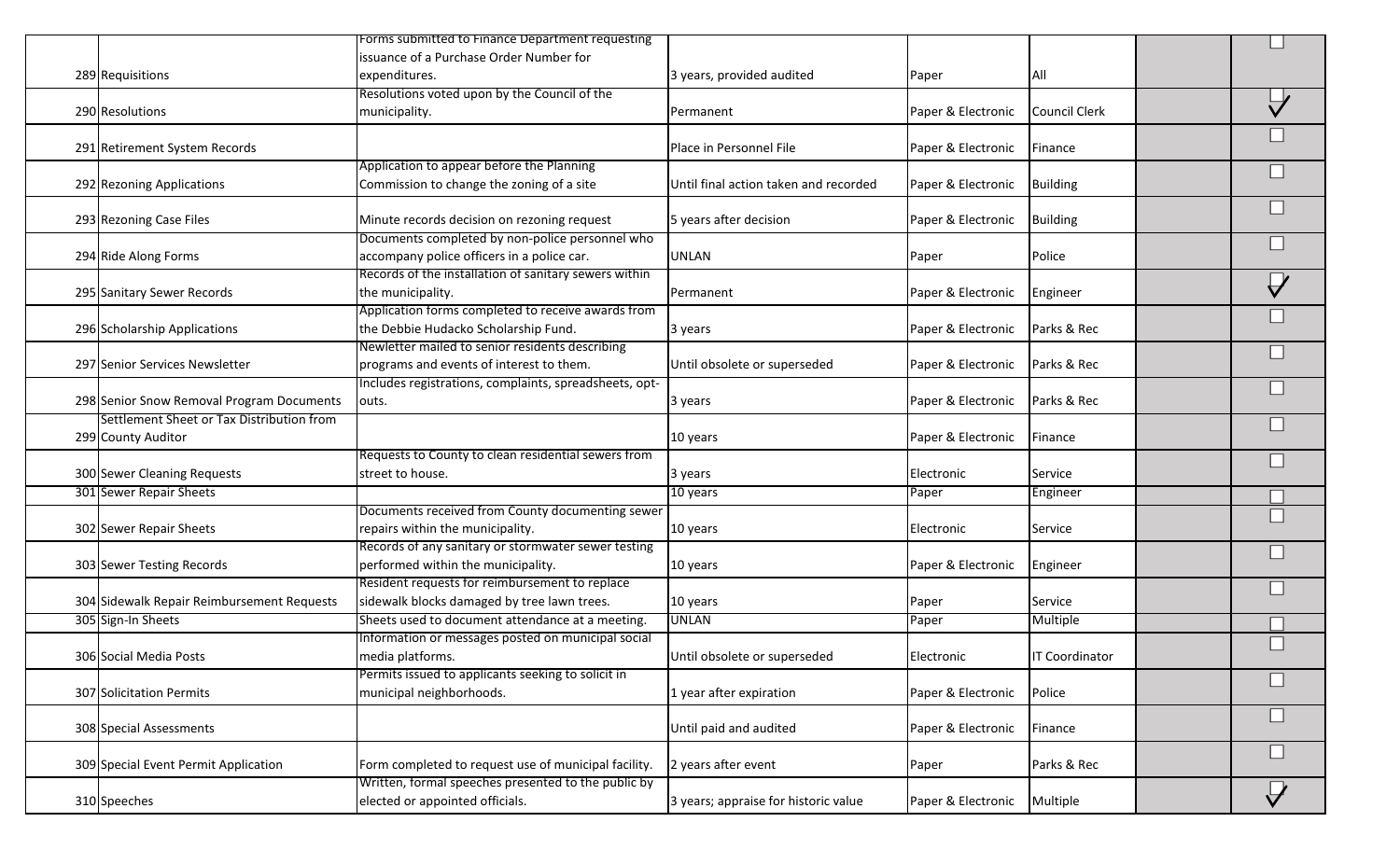| 311 SSA Form 1945                               | Statement Concerning Employment in a Job Not<br>Covered by Social Security. Per ER Policy           | Place in Personnel File           | Paper              | Finance              |  |
|-------------------------------------------------|-----------------------------------------------------------------------------------------------------|-----------------------------------|--------------------|----------------------|--|
|                                                 |                                                                                                     |                                   |                    |                      |  |
| 312 State Income Tax Reports                    |                                                                                                     | 25 years                          | Paper & Electronic | Finance              |  |
|                                                 |                                                                                                     |                                   | Electronic; paper  |                      |  |
|                                                 |                                                                                                     |                                   | records prior to   |                      |  |
| 313 Station House Daily Logs                    | Logs of daily activity within the fire department                                                   | Permanent                         | 2014               | Fire                 |  |
|                                                 | Phase II stormwater reports mandated by the Ohio                                                    |                                   |                    |                      |  |
| 314 Stormwater Reports                          | EPA (including Good Housekeeping Records)                                                           | Permanent                         | Paper & Electronic | Service              |  |
| 315 Street Name Change Record                   | Submittal of Application to Village Engineer & County                                               | Permanent                         | Paper              | <b>Building</b>      |  |
|                                                 | Records regarding any street repairs completed,                                                     |                                   |                    |                      |  |
| 316 Street Repair Records                       | including cost summary. Part of Project Files?                                                      | 3 years, provided audited         | Paper & Electronic | Engineer             |  |
|                                                 | Approved Mylar & Updated Parcel map of street                                                       |                                   |                    |                      |  |
| 317 Street/Alley Vacation Case Files - Obsolete | vacation                                                                                            | Permanent                         | Paper & Electronic | <b>Building</b>      |  |
|                                                 | Documentation regarding an area of land being                                                       |                                   |                    |                      |  |
| 318 Subdivision Files                           | divided into plots                                                                                  | Permanent                         | Paper & Electronic | <b>Building</b>      |  |
|                                                 |                                                                                                     |                                   |                    |                      |  |
| 319 Survey Results                              | Tabulated results of a resident or other survey.                                                    | 10 years                          | Paper & Electronic | Multiple             |  |
|                                                 | Surveys completed and returned to the municipality.                                                 |                                   |                    |                      |  |
| 320 Surveys                                     |                                                                                                     | 1 year after tabulated            | Paper & Electronic | Multiple             |  |
| 321 Tax Abatement Records                       |                                                                                                     | Duration of abatement plus 1 year | Paper & Electronic | Finance              |  |
|                                                 |                                                                                                     |                                   |                    |                      |  |
| 322 Tax Settlement Reports                      |                                                                                                     | 3 years provided audited          | Paper & Electronic | Finance              |  |
|                                                 |                                                                                                     |                                   |                    |                      |  |
| 323 Tax Withholding Reports                     |                                                                                                     | 6 years provided audited          | Paper & Electronic | Finance              |  |
|                                                 | A list of all elected and appointed public officails                                                |                                   |                    | <b>Council Clerk</b> |  |
| 324 Term Expiration List                        | indicating the duration of their term in office.<br>Messages received or sent on Village-owned cell | Permanent                         | Paper & Electronic |                      |  |
|                                                 | phones. May include personal cell phones if                                                         |                                   |                    |                      |  |
| 325 Text Messages                               | messages are related to Village business.                                                           | 30 days                           | Electronic         | All                  |  |
| 326 Ticket Ledgers                              | Ledger of traffic tickets or misdemeanor citations.                                                 | <b>UNLAN</b>                      | Paper              | Police               |  |
|                                                 | Bi-weekly sheets tracking employee work hours,                                                      |                                   |                    |                      |  |
| 327 Timesheets                                  | forwarded to Finance Dept. for payroll purposes.                                                    | <b>UNLAN</b>                      | Paper & Electronic | <b>All</b>           |  |
|                                                 | Records documenting the lending of tools to residents                                               |                                   |                    |                      |  |
| 328 Tool Lending Program records                | of the municipality.                                                                                | 3 years                           | Paper              | Service              |  |
|                                                 | Records documenting a vehicle being towed at the                                                    |                                   |                    |                      |  |
| 329 Tow Slips                                   | request of the Police Dept.                                                                         | 3 years                           | Paper & Electronic | Police               |  |
|                                                 | All traffic tickets issued by the Police Department,                                                |                                   |                    |                      |  |
|                                                 | including those voided, issued or withdrawn. Includes                                               |                                   |                    |                      |  |
|                                                 | tickets issued as part of a program authorizing the use                                             |                                   |                    |                      |  |
|                                                 | of Officer-Operated Handheld Traffic Law                                                            |                                   |                    |                      |  |
| 330 Traffic Citations                           | Enforcement Devices.                                                                                | 3 years                           | Paper              | Police               |  |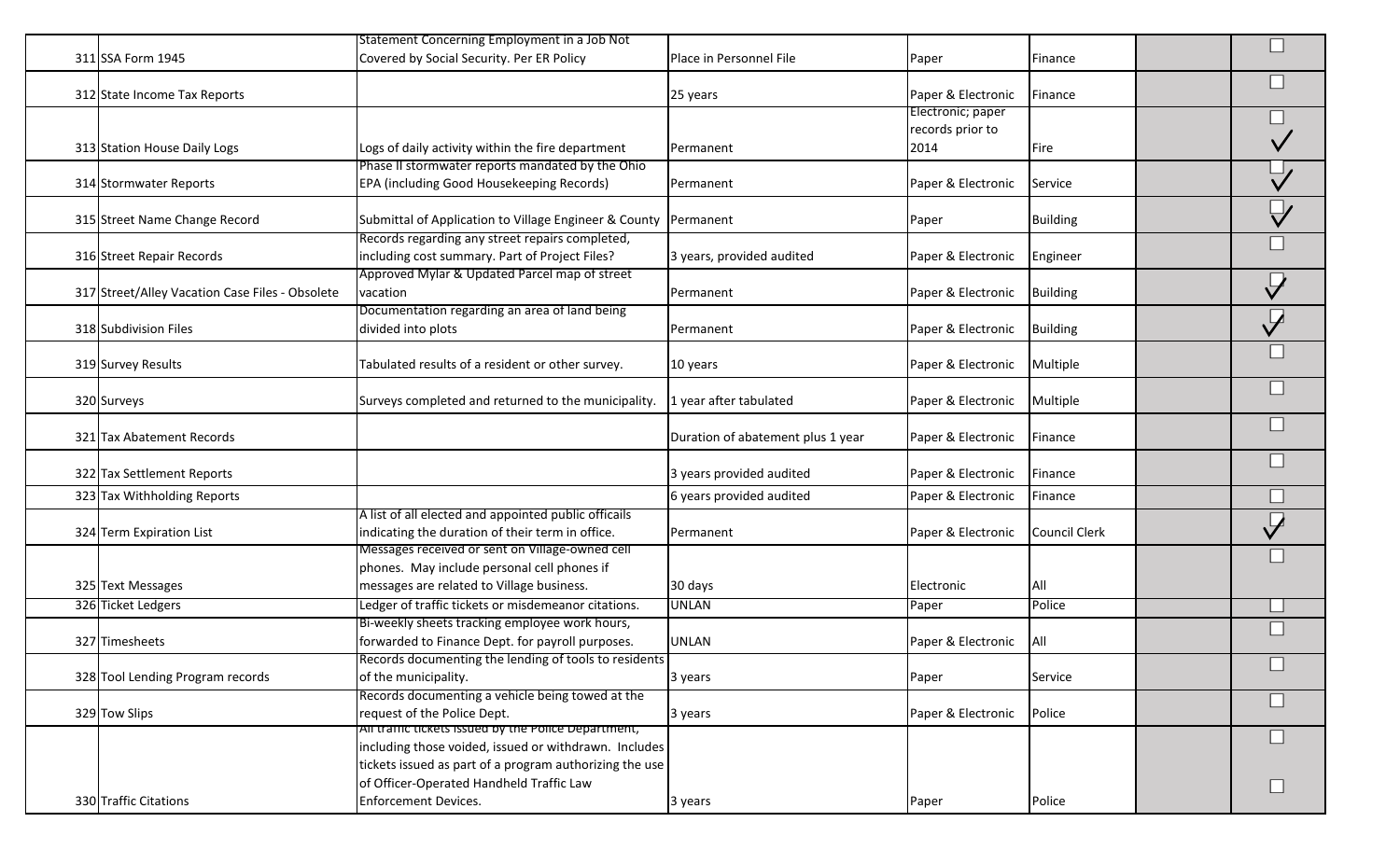|                                        | Laser speed measurements and photographic images     |                                       |                    |                       |  |
|----------------------------------------|------------------------------------------------------|---------------------------------------|--------------------|-----------------------|--|
|                                        | used to determine the speed of a moving vehicle used |                                       |                    |                       |  |
|                                        | as part of a program authorizing the use of Officer- |                                       |                    |                       |  |
|                                        | Operated Handheld Traffic Law Enforcement Devices.   |                                       |                    |                       |  |
|                                        |                                                      |                                       |                    |                       |  |
|                                        | Includes images resulting in a ticket and images not |                                       |                    |                       |  |
| 331 Traffic Speed Images               | resulting in a ticket.                               | 1 year                                | Electronic         | Police                |  |
|                                        | Reports generated by a traffic engineer after        | Until superceded, then appraise for   |                    |                       |  |
| 332 Traffic Studies                    | completing a study of a particular street or area.   | historic value                        | Paper & Electronic | Multiple              |  |
|                                        |                                                      |                                       |                    |                       |  |
| 333 Travel Expense Records             |                                                      | 3 years                               | Paper & Electronic | Finance               |  |
|                                        |                                                      |                                       |                    |                       |  |
| 334 Trial Balance Records              |                                                      |                                       | Paper & Electronic | Finance               |  |
|                                        |                                                      | 3 years                               |                    |                       |  |
|                                        |                                                      |                                       |                    |                       |  |
| 335 Unemployment Compensation Records  |                                                      | Place in Personnel File               | Paper & Electronic | Finance               |  |
|                                        | Index record of variances & conditional use permits  |                                       |                    |                       |  |
| 336 Variance Record Index              | granted                                              | 25 years                              | Paper & Electronic | Building              |  |
|                                        |                                                      |                                       |                    |                       |  |
| 337 Vehicle Records                    | Purchase order/Documents/Maintenance Records         | Until vehicle is sold or disposed of  | Paper & Electronic | <b>All</b>            |  |
|                                        |                                                      |                                       |                    |                       |  |
| 338 Vehicle Repair Records             | Records of repairs made to municipal vehicles.       | Until vehicle is sold or disposed of  | Paper & Electronic | Service               |  |
|                                        |                                                      |                                       |                    |                       |  |
| 339 Voicemail                          | Voice messages recorded on a telephone.              | <b>UNLAN</b>                          | Electronic         | All                   |  |
|                                        |                                                      |                                       |                    |                       |  |
| 340 W-2 Forms                          |                                                      | 6 years provided audited              | Paper & Electronic | Finance               |  |
| W-4 Employee Withholding Allowance     |                                                      | Until superseded or revoked by        |                    |                       |  |
| 341 Certificate                        |                                                      | employee                              | Paper & Electronic | Finance               |  |
|                                        | Form completed by contracted entities or individuals |                                       |                    |                       |  |
| 342 W-9 Forms                          | in order to receive compensation.                    | 6 years                               | Paper              | Finance               |  |
|                                        |                                                      |                                       |                    |                       |  |
|                                        | Documentation of any warranty provided with the      |                                       |                    |                       |  |
| 343 Warranties (Vehicles or Equipment) | purchase of vehicles or equipment.                   | For the life of the vehicle/equipment | Paper & Electronic | <b>All</b>            |  |
|                                        |                                                      | Until served, discharged, answered or |                    |                       |  |
| 344 Warrants for Arrest                | Warrants for arrest issued by a Court.               | withdrawn                             | Paper              | Police                |  |
|                                        | Cleveland Water application/permit to use hydrant to |                                       |                    |                       |  |
| 345 Water Permit                       | water sports fields.                                 | 3 years                               | Paper              | Service               |  |
|                                        | Informaton or records provided to IT Coordinator for |                                       |                    |                       |  |
| 346 Website Content                    | posting on municipal website.                        | Until obsolete or superseded          | Electronic         | <b>IT Coordinator</b> |  |
|                                        |                                                      |                                       |                    |                       |  |
|                                        |                                                      |                                       |                    |                       |  |
| 347 Withholding Payment Record         |                                                      | 6 years provided audited              | Paper & Electronic | Finance               |  |
|                                        | Documentation regarding full and part-time           |                                       |                    |                       |  |
| 348 Work / Assignment Schedules        | scheduling of employees.                             | 3 years                               | Paper & Electronic | Multiple              |  |
|                                        | Requests for Service Dept emplyees to perform a      |                                       |                    |                       |  |
| 349 Work Orders                        | certain task                                         | <b>UNLAN</b>                          | Paper & Electronic | Service               |  |
|                                        |                                                      |                                       |                    |                       |  |
| 350 Workers Compensation Case Files    |                                                      | Place in Personnel File               | Paper & Electronic | Finance               |  |
|                                        |                                                      |                                       |                    |                       |  |
| 351 Zoning Case Record Index           | Litigation record of a zoning case                   | 25 years                              | Paper              | <b>Building</b>       |  |